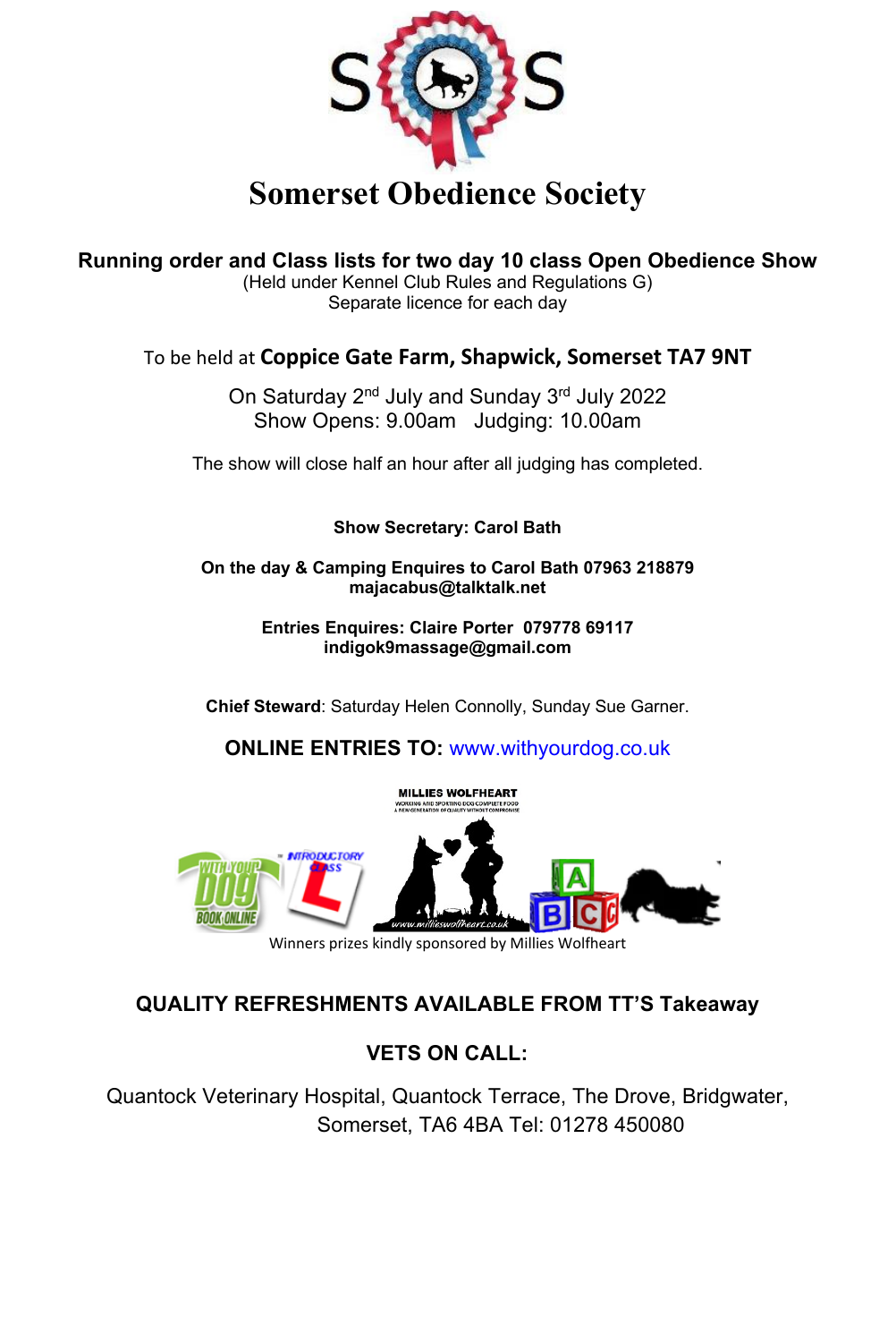### **Saturday 2<sup>th</sup> July 2022**

| <b>Class</b>                  | Judge                | <b>No. in Class</b> |
|-------------------------------|----------------------|---------------------|
| 1 Introductory                |                      | 9                   |
| 2 Pre-Beginners Dog & Bitch   | Sue King (Bristol)   | 14                  |
| 3 Beginner Dog & Bitch        |                      | 10                  |
| 4 Novice Dog                  | Susan Stalinski      | 46                  |
| 5 Novice Bitch                | Sandra Stredwick     | 58                  |
| 6 Class A Dog                 | <b>Kate Hall</b>     | 45                  |
| 7 Class A Bitch               | <b>Lesley Holmes</b> | 51                  |
| 8 Class B Dog & Bitch         | <b>Pauline Hill</b>  | 31                  |
| 8 Class B Dog & Bitch<br>Pt 2 | Di Fairfield         | 31                  |
| 9 Class C Dog & Bitch         | <b>Katy Girdler</b>  | 32                  |
| 9 Class C Dog & Bitch<br>Pt 2 | Pandy Hannay         | 31                  |
| 10 Special Collie Fun Class   | Pat Thompson         | 8                   |

### **Sunday 3rd July 2022**

| <b>Class</b>                  | Judge                  | <b>No. in Class</b> |
|-------------------------------|------------------------|---------------------|
| 11 Introductory               |                        | 7                   |
| 12 Pre-Beginners Dog & Bitch  | Sue Aldridge           | 16                  |
| 13 Beginner Dog & Bitch       |                        | 16                  |
| 14 Novice Dog                 | <b>Angie Bailey</b>    | 54                  |
| 15 Novice Bitch               | Sue King (Bristol)     | 30                  |
| 15 Novice Bitch Part 2        | Lyn Collins            | 30                  |
| 16 Class A Dog                | Julie Osborne          | 46                  |
| 17 Class A Bitch              | <b>Annette Dowd</b>    | 45                  |
| 18 Class B Dog & Bitch        | Emma Galbraith         | 50                  |
| 19 Class C Dog & Bitch Part 1 | <b>Steve Wiltshire</b> | 30                  |
| 19 Class C Dog & Bitch Part 2 | Jenny Lunn             | 31                  |
| 20 Special ABC Class          | <b>Eleanor Warren</b>  | 24                  |

**PLEASE NOTE:** The show is set in a specified 45 acres so there is plenty of space for exercising your dog. However, this is a working farm so please obey all signs indicating areas that are out of bounds. Failure to do so will mean you will be asked to leave the venue.

There are drainage ditches on the field boundaries so please be responsible for your dogs and children.

The farm is in the middle of the countryside. While there is no organised shoot in the vicinity we cannot guarantee complete quiet. There may be some shooting or bird-scarers operating.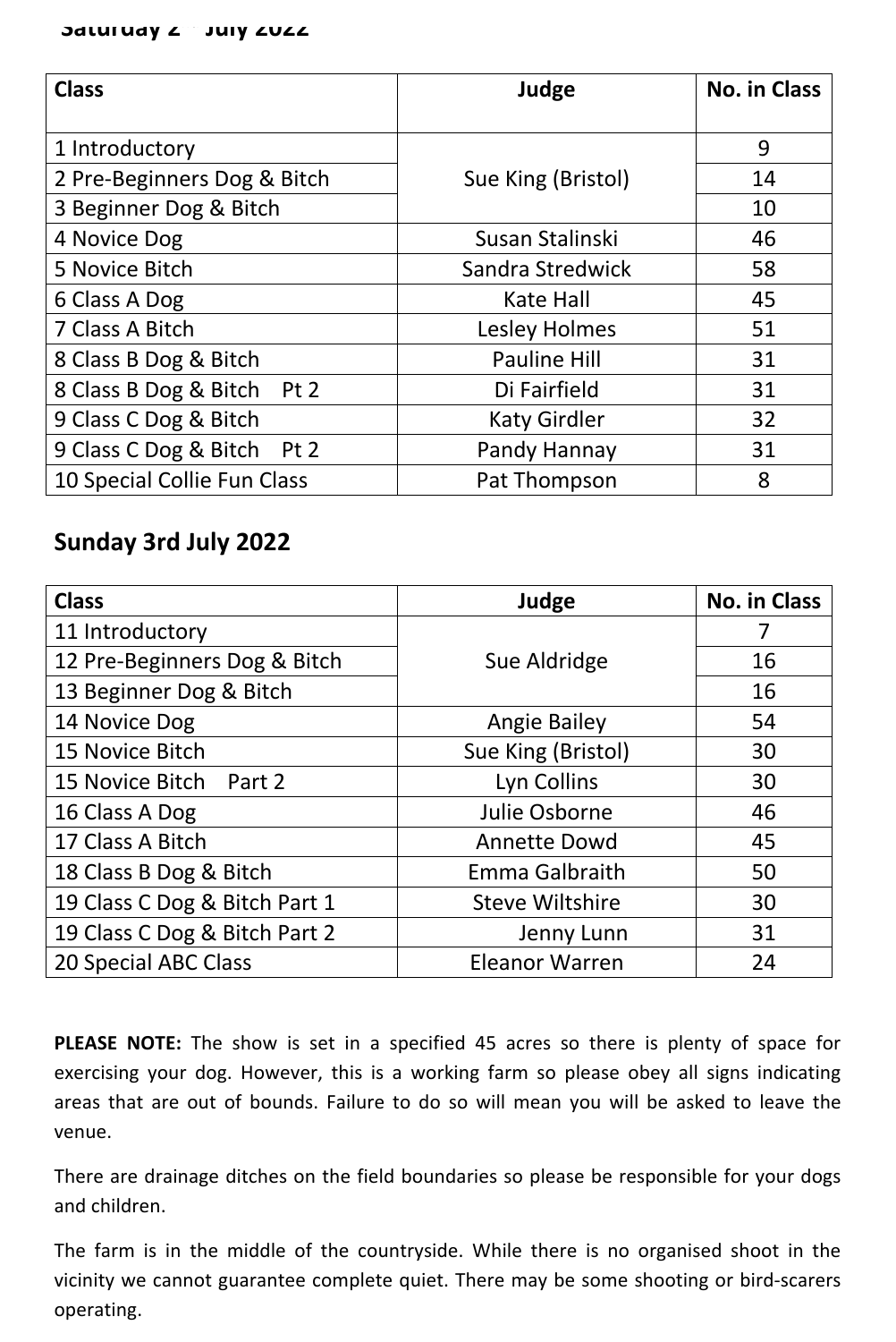### **DIRECTIONS:**

From the M5 Junction 23 Take the A39 to Glastonbury and Street. At the lights, keep left on A39. After 5 miles turn left into Wood Lane, signed for Shapwick and Westhay. Go straight over the first cross roads. Go straight over the second crossroads at the church. You will go past the Cricket Club. Follow the road past 2 working farms, until you arrive at the venue we are the 3rd farm on a sharp Right hand bend. The venue will be signposted.

From Glastonbury Stay on A39, go through the village of Ashcott. Pass The Albion on the left and in 100 yards turn right onto Shapwick Hill. Stay on this road for 0.8miles until you see the church on your left. Turn right into Northbrook Rd, going past the Cricket Club and follow the directions above.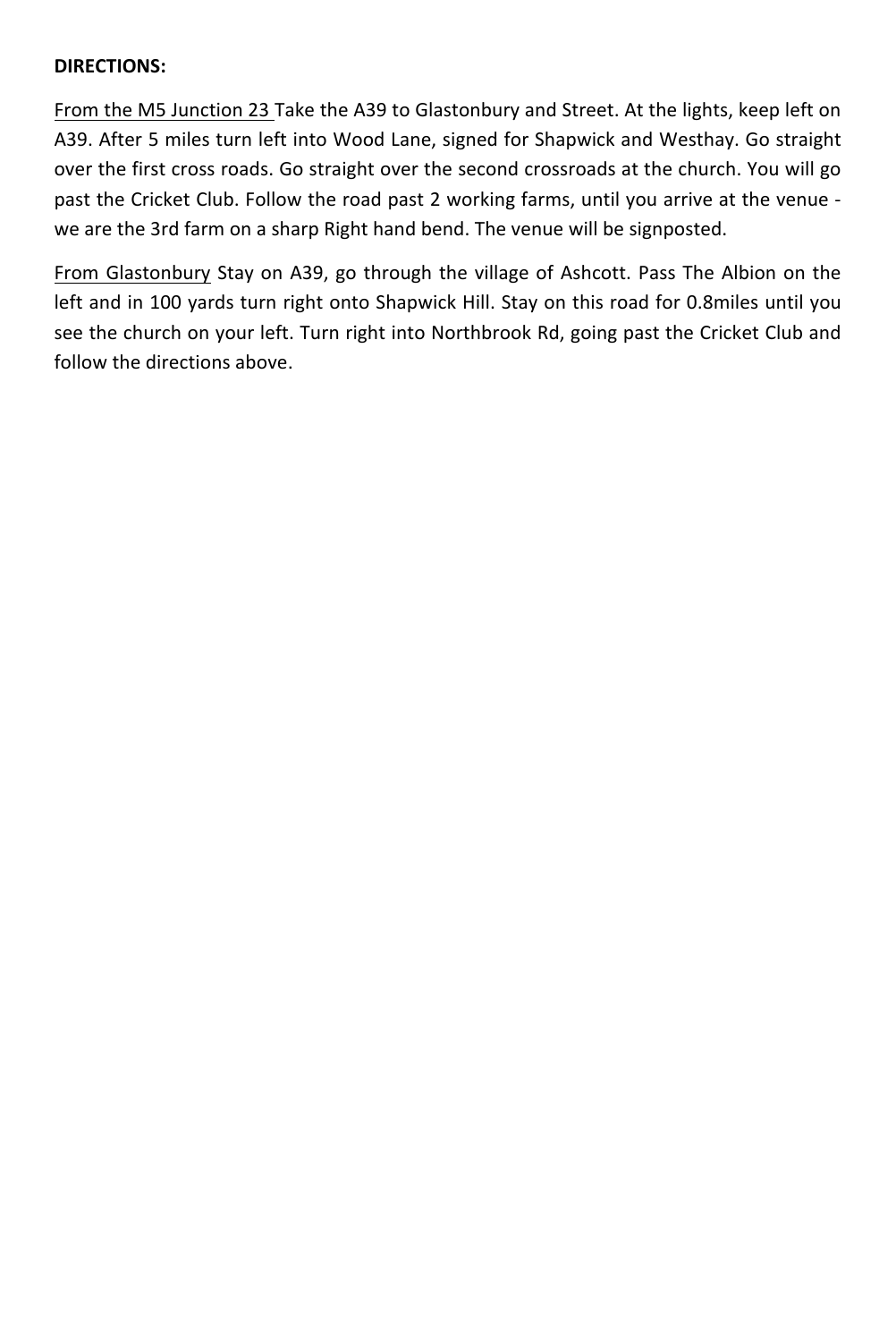# 1. Introductory **Judge Sue King (Bristol)** No in Class: 9

| <b>RO</b> | <b>Ring number</b> | <b>Registered name</b>            |
|-----------|--------------------|-----------------------------------|
| 1         | 43                 | Pippa Pip                         |
| 2         | 297                | <b>Trebell Towser</b>             |
| 3         | 153                | Koenens to be frank               |
| 4         | 96                 | <b>Run like Stink Tink</b>        |
| 5         | 181                | Katsari Joker in the pack         |
| 6         | 95                 | Barky Mcbarkface Dillydo          |
|           | 123                | Karmaristol Nieve                 |
|           | 154                | <b>Purplesons Prince Charming</b> |
|           | 182                | Katsari Podricks pride            |
|           |                    |                                   |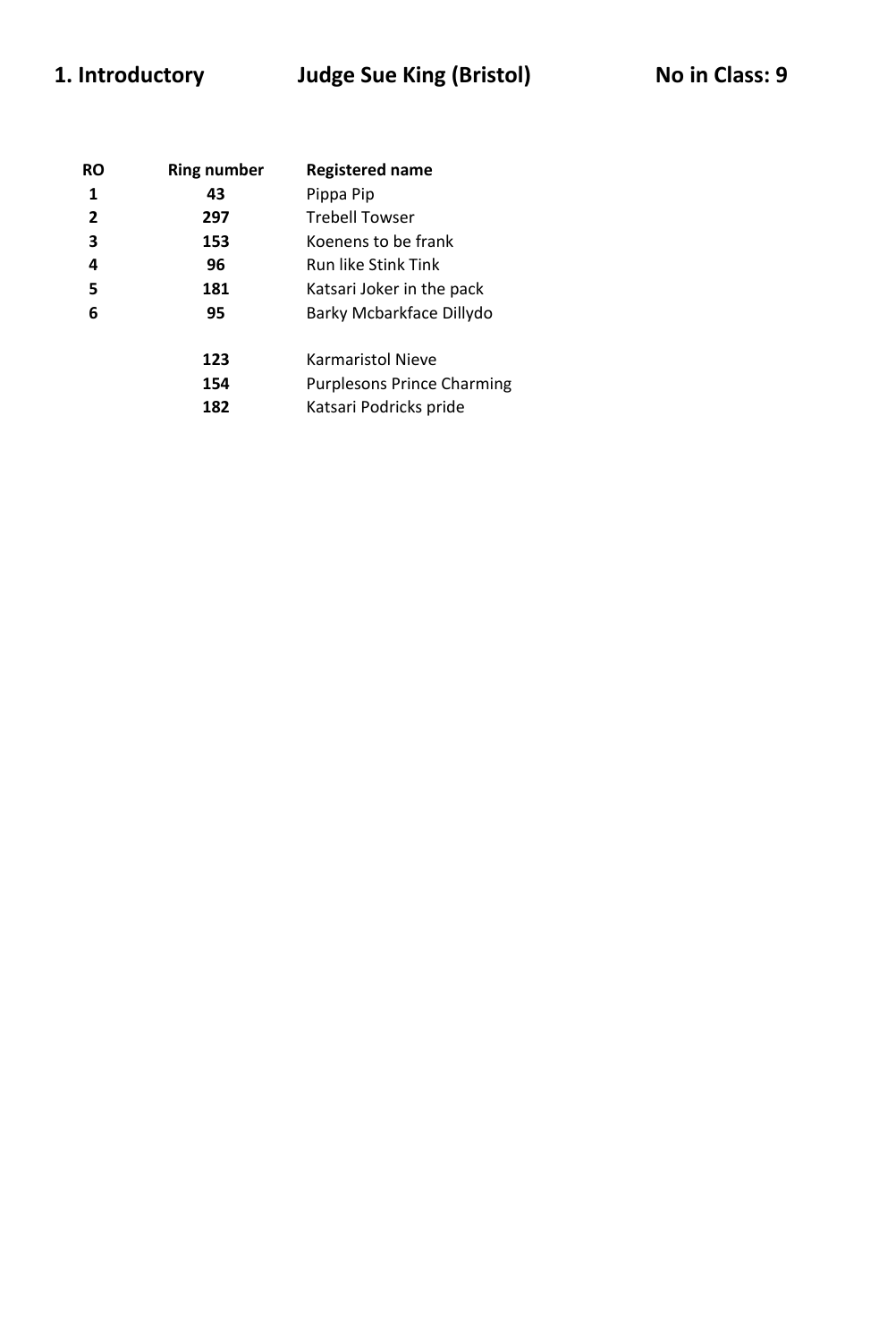## 2. Pre-Beginners Judge Sue King (Bristol) No in Class: 14

| RO             | <b>Ring number</b> | <b>Registered name</b>    |
|----------------|--------------------|---------------------------|
| 1              | 95                 | Barky Mcbarkface Dillydo  |
| $\overline{2}$ | 96                 | Run like stink tink       |
| 3              | 123                | <b>Karmaristol Nieve</b>  |
| 4              | 153                | Koenens to be frank       |
| 5              | 181                | Katsari Joker in the pack |
| 6              | 11                 | RAINBOWSKY MAJORCA SNOW   |
|                | 43                 | Pippa Pip                 |
|                |                    |                           |

 Extremus Loki (AW1) Purplesons Prince Charming

Albakin Laird Douglas

Katsari Podricks pride

The Supa Fruit Bat

Staverton Wesley

Wispafete Let's Dance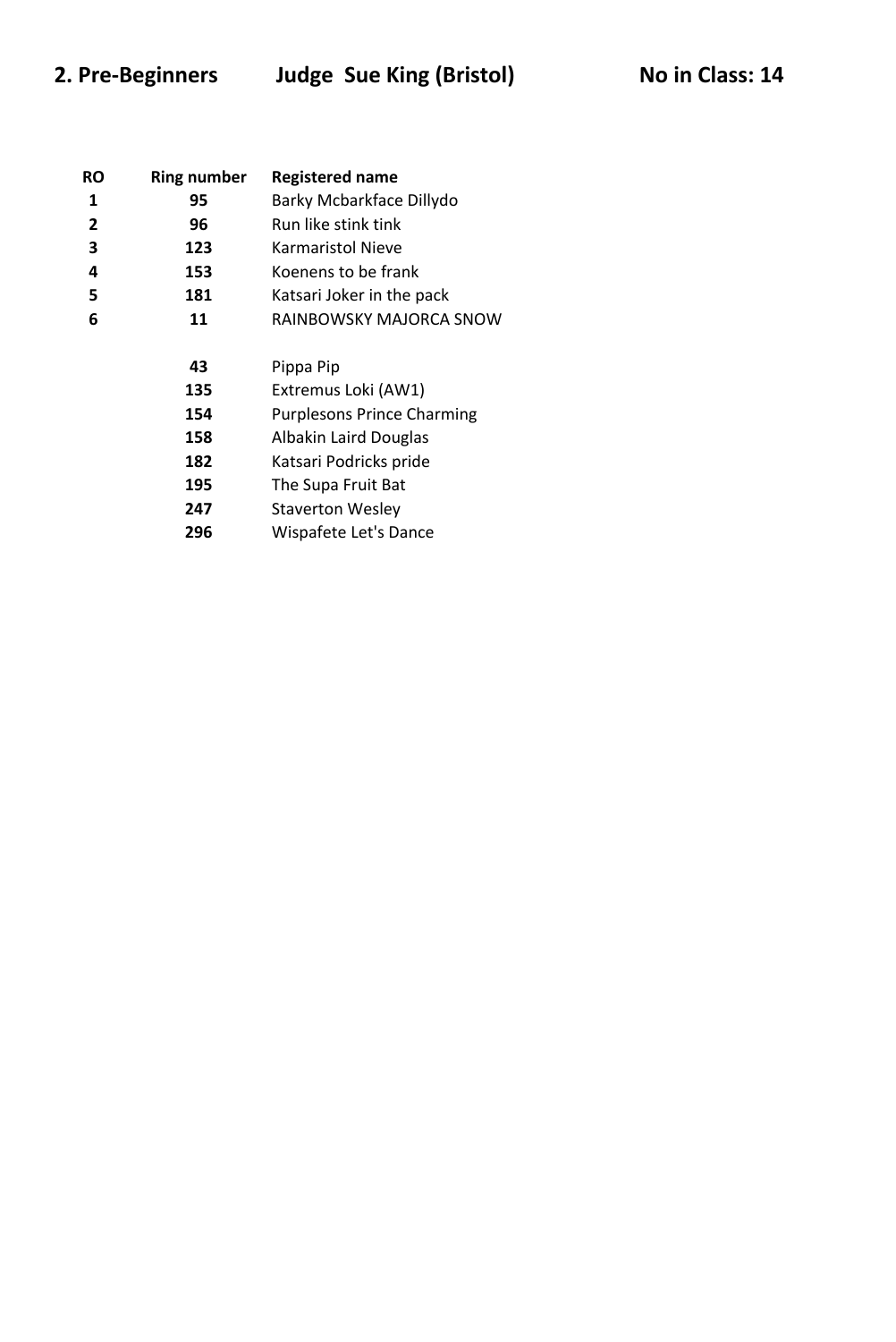# **3. Beginners** Judge Sue King (Bristol) Mo in Class: 10

| RO | <b>Ring number</b> | <b>Registered name</b>            |
|----|--------------------|-----------------------------------|
| 1  | 102                | <b>Prizelands Sweet Temptress</b> |
| 2  | 11                 | RAINBOWSKY MAJORCA SNOW           |
| 3  | 101                | Portplym Burrator                 |
| 4  | 135                | Extremus Loki (AW1)               |
| 5  | 247                | <b>Staverton Wesley</b>           |
| 6  | 252                | Tooralie's Just The Tonic         |
|    | 251                | Alnmac Moon River                 |
|    | 260                | Quincegrove Foreverautumn         |
|    | 284                | Catherine Zeta Bones              |
|    | 100                | Portplym Blue NAF                 |
|    |                    |                                   |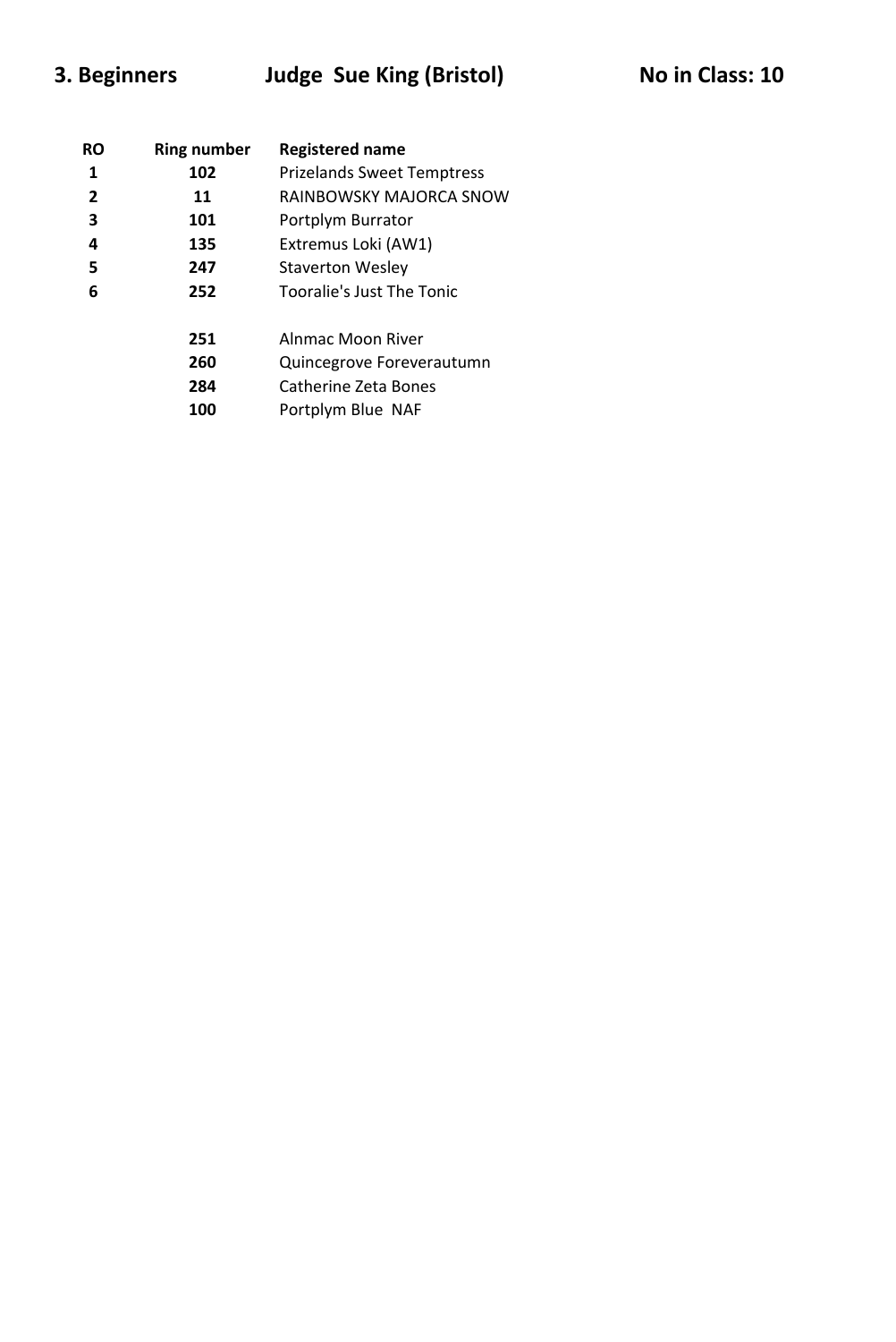# 4. Novice Dog Judge Susan Stalinski **No in Class**: 46

| RO             | <b>Ring number</b> | <b>Registered name</b>            |
|----------------|--------------------|-----------------------------------|
| 1              | 126                | Saartjie The Court Jester         |
| $\overline{2}$ | 91                 | Joevaness Lockdown Lucifer        |
| 3              | 55                 | Wysemarque Twist of Fate (AX3)    |
| 4              | 237                | Meisterwerk Panda                 |
| 5              | 18                 | <b>Buddy Bug</b>                  |
| 6              | 309                | <b>Bordertime Lancelot</b>        |
|                |                    |                                   |
|                | 4                  | <b>Torlake Royal</b>              |
|                | 14                 | <b>Wickmoor Tweed</b>             |
|                | 53                 | Vamp Sage                         |
|                | 72                 | <b>Westoning Sir Tom</b>          |
|                | 82                 | <b>Unity Neo</b>                  |
|                | 85                 | Dickies Bobby Dazzler             |
|                | 92                 | Joevaness Mr Mercury              |
|                | 109                | Its The Quizz Master              |
|                | 111                | Yonie Mystical Mcharper           |
|                | 116                | Kenaiteen Making Headlines        |
|                | 119                | Jezzaddy Its One Look             |
|                | 124                | Corneroak Golden Global Boy       |
|                | 149                | Borderpops Seventh Heaven         |
|                | 151                | Skyvana You're So Vain            |
|                | 156                | Amberslade Smokefire              |
|                | 159                | <b>Mendipmist Handsome Prince</b> |
|                | 161                | <b>Philhope Quincy</b>            |
|                | 163                | Freond Ghyll at Coalway           |
|                | 164                | Jodame Great Escape Nov. Ex.      |
|                | 169                | Side-kick my Meeko (au3)          |
|                | 173                | <b>Barbers Wholly Moley</b>       |
|                | 180                | Wysemarque Keepsake               |
|                | 187                | <b>FINWEN TREACLE TOFFEE</b>      |
|                | 189                | <b>Beaming Merryman</b>           |
|                | 196                | Shirrmontana Spring Dream         |
|                | 213                | <b>Teds of Cleave</b>             |
|                | 218                | <b>Stillmoor Lightning Strike</b> |
|                | 224                | <b>SPARKLING BLUE INDIGO</b>      |
|                | 225                | ZEBEDEE ZAC                       |
|                | 243                | Quilters Kingfisher               |
|                | 256                | Cameley Cloudberry                |
|                | 263                | Dancing Storm at Calanhaf         |
|                | 268                | Redcharisma Midnight Rider        |
|                | 269                | Shamorel mr wonderful             |
|                | 272                | Sixela Rising Sun                 |
|                | 275                | Glarwood Du                       |
|                | 279                | Silver Dollar Zak                 |
|                | 282                |                                   |
|                |                    | Last Tango at Shamorel            |
|                | 286                | Hanans Golden Liberty @Wygulmut   |
|                | 293                | <b>Torlake Silver</b>             |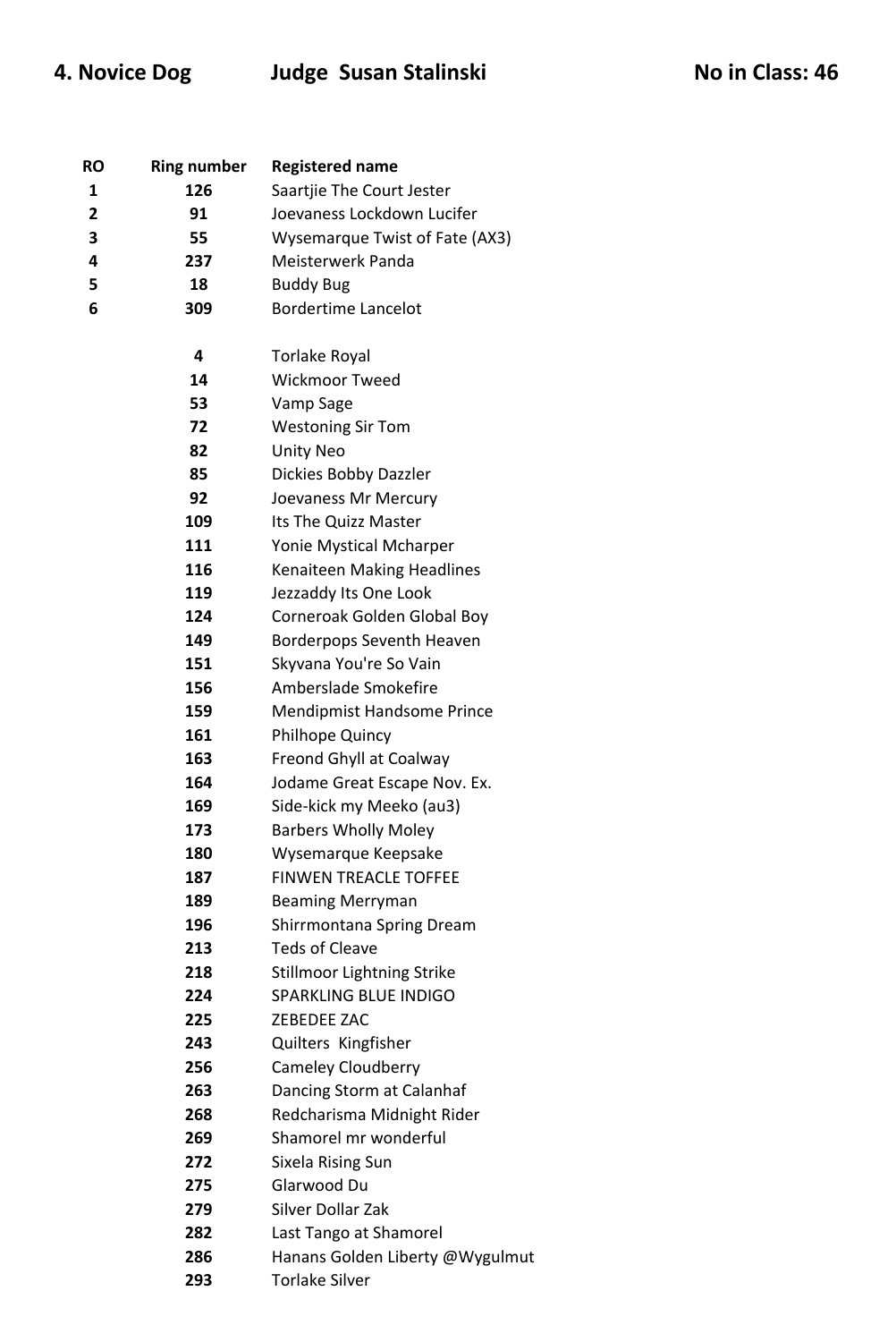## **5. Novice Bitch Judge - Sandra Stredwick No in Class: 58**

| RO             | <b>Ring number</b> | <b>Registered name</b>            |
|----------------|--------------------|-----------------------------------|
| 1              | 99                 | Maisey Moo Doing The Do           |
| $\overline{2}$ | 10                 | Our Little Tinker                 |
| 3              | 190                | Silver Merry maker                |
| 4              | 284                | <b>Catherine Zeta Bones</b>       |
| 5              | 278                | DARIAN SAVE THE LAST DANCE        |
| 6              | 260                | Quincegrove Foreverautumn         |
|                |                    |                                   |
|                | 8                  | Angel Bizzey Lizzie               |
|                | 9                  | Meryn Tilly                       |
|                | 13                 | <b>Wickmoor Clownfish</b>         |
|                | 22                 | <b>Itsjaros Nieves</b>            |
|                | 33                 | Zoonie the Lazoon                 |
|                | 35                 | <b>Birkcross Morning Star</b>     |
|                | 36                 | Jetril Jackpot                    |
|                | 38                 | Rossacre Jellybean                |
|                | 39                 | <b>Foxridge Spring Melody</b>     |
|                | 48                 | Corneroak Golden Glitter          |
|                | 49                 | Finwen Stickytoffeepuddin         |
|                | 50                 | Fen of the Forest                 |
|                | 51                 | Reddy Perry Go                    |
|                | 67                 | Paul's Problem Child              |
|                | 68                 | <b>Tuesdays Chance Encounter</b>  |
|                | 75                 | Dodgin Libby Moon Shine           |
|                | 77                 | Bamboozle She's no Siralee        |
|                | 81                 | <b>Briggsview Crazy Lady</b>      |
|                | 84                 | <b>Briabar Mistletoe Thrush</b>   |
|                | 94                 | Kenquince Pina Colada             |
|                | 104                | <b>Tigrys No Apologies</b>        |
|                | 117                | Eira Du Y Tyllgoed                |
|                | 118                | <b>Exmoor Peggy</b>               |
|                | 128                | Secret's Way                      |
|                | 129                | FleekForm Explorer of Amienko     |
|                | 130                | <b>Ivormyth American Encore</b>   |
|                | 137                | Calanhaf Carolina Pink            |
|                | 140                | Khamysker Royal Raven             |
|                | 146                | Lockdown surprise                 |
|                | 157                | Scullymadra Ben Lui at Amberslade |
|                | 168                | Lily Pink Royale                  |
|                | 171                | Saartjie A Bundle Of Joy          |
|                | 184                | Madigan Mo Chailin Beag<br>RL2 EX |
|                | 186                | Snowshoes Shimmering Star         |
|                | 188                | <b>JODAME FANTASY GIRL</b>        |
|                | 191                | Birkcross Boo Boo's The Name      |
|                | 198                | <b>Apwillow Move Over Madam</b>   |
|                | 199                | Cartezz Spritzer                  |
|                | 203                | Conquell Yultsi                   |
|                | 214                | Hanans Evie Wonder                |
|                | 254                | Hanans Golden Girl                |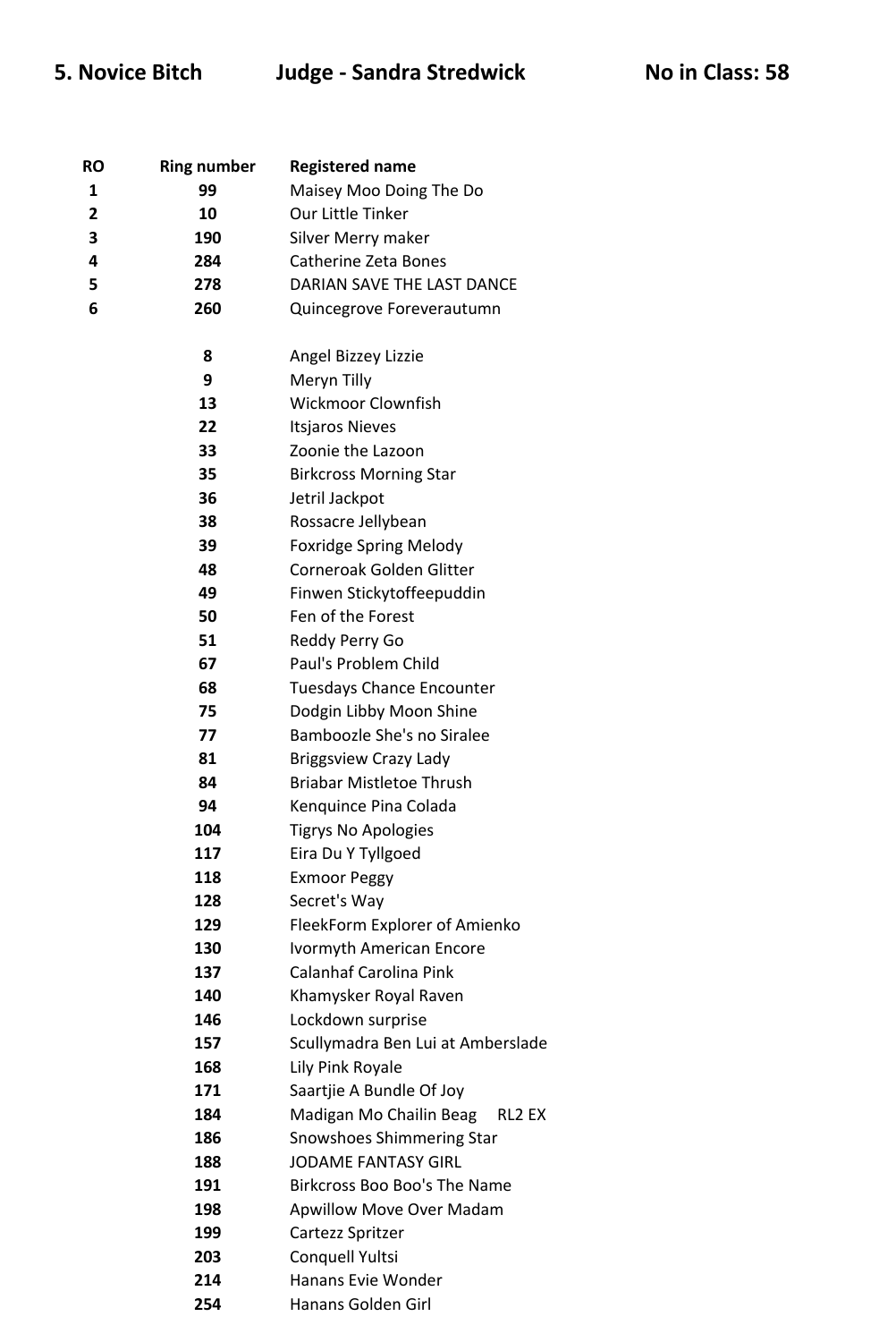| 257 | Roseisle Glint of Gold          |
|-----|---------------------------------|
| 259 | Stardell Corvi                  |
| 262 | <b>Calanhaf Queen of Hearts</b> |
| 267 | Kaleai Midnight Sky             |
| 283 | Cross The Other Way             |
| 291 | Firetouch Red Theine            |
| 298 | Skye fall Serenade              |
| 302 | <b>Absolootly Marble Us</b>     |
| 304 | Tabby Like a Cat                |
| 305 | <b>Goldbountys Buttercup</b>    |
| 311 | Plas Major Dream                |
|     |                                 |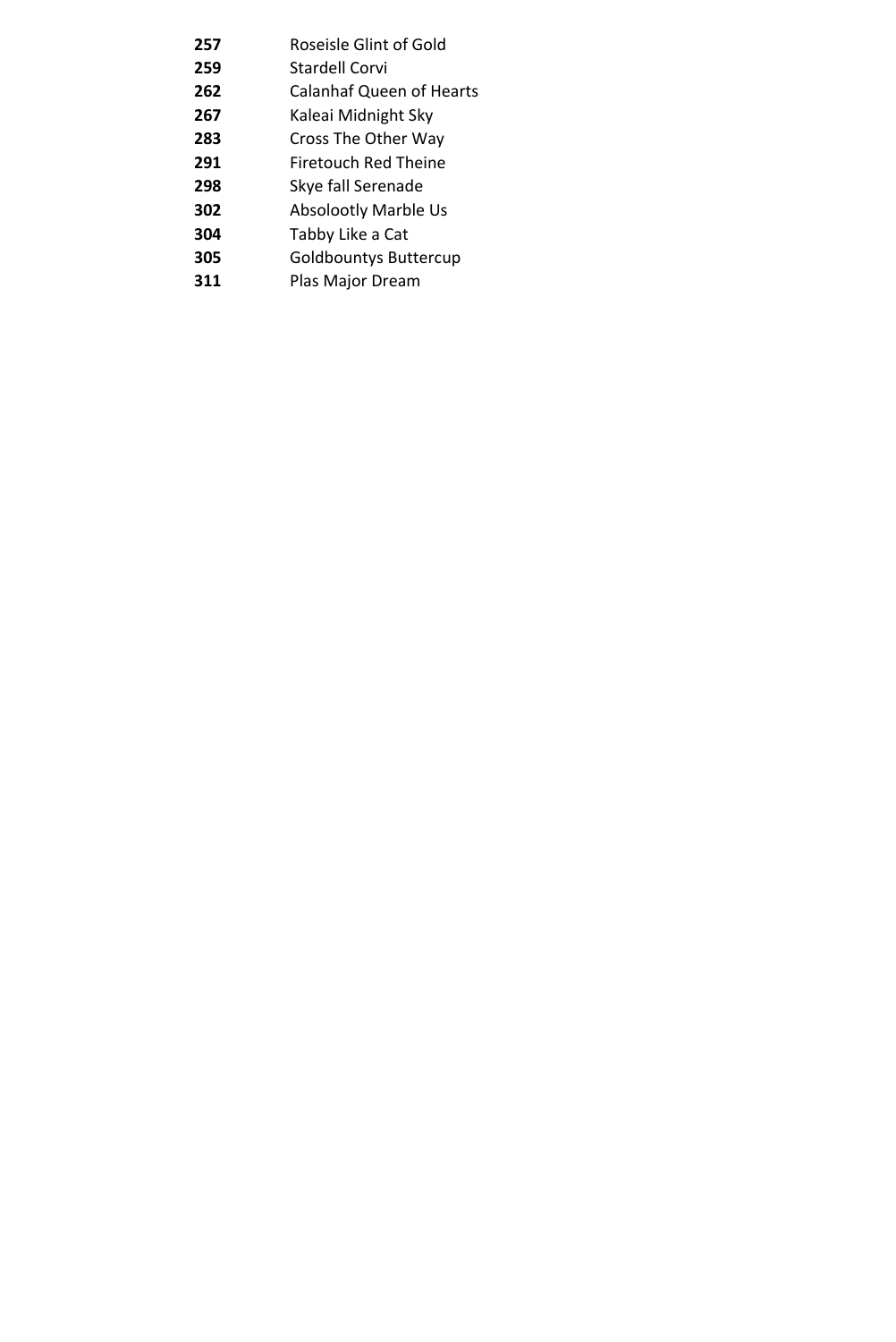| RO | <b>Ring number</b> | <b>Registered name</b>             |
|----|--------------------|------------------------------------|
| 1  | 85                 | Dickies Bobby Dazzler              |
| 2  | 286                | Hanans Golden Liberty @Wygulmut    |
| 3  | 82                 | <b>Unity Neo</b>                   |
| 4  | 53                 | Vamp Sage                          |
| 5  | 275                | Glarwood Du                        |
| 6  | 111                | Yonie Mystical Mcharper            |
|    |                    |                                    |
|    | 5                  | <b>Torlake Raven</b>               |
|    | 14                 | <b>Wickmoor Tweed</b>              |
|    | 19                 | Glennie Glen                       |
|    | 42                 | Syanne Kinetic Edition             |
|    | 44                 | Janjelly Destindtobe Dylun         |
|    | 55                 | Wysemarque Twist of Fate (AX3)     |
|    | 56                 | <b>Foxbarton Sable Prince</b>      |
|    | 65                 | Ludgate Hit the Right Spot         |
|    | 74                 | Sarkam Secret Wizard               |
|    | 90                 | Joevaness Deja Vu                  |
|    | 93                 | Jackscrofter Highland Mist         |
|    | 109                | Its The Quizz Master               |
|    | 119                | Jezzaddy Its One Look              |
|    | 125                | Just Ozzie                         |
|    | 126                | Saartjie The Court Jester          |
|    | 138                | Dodgin Midnight Hour               |
|    | 145                | Blazeing squirrel chaser           |
|    | 148                | <b>Bekkis What A Star</b>          |
|    | 160                | <b>Mendipmist Handsome Prince</b>  |
|    | 163                | Freond Ghyll at Coalway            |
|    | 164                | Jodame Great Escape Nov. Ex.       |
|    | 167                | Cheeky Teeky                       |
|    | 172                | <b>Barbers Black Sheep</b>         |
|    | 176                | Sarkam Shockwave                   |
|    | 177                | Royal Rex of Valgrays              |
|    | 204                | ValleyWolves Edward                |
|    | 205                | Malaridge Welsh Moon (AU4)         |
|    | 209                | Lookylooky Azbo Ego                |
|    | 221                | Chocha Moose                       |
|    | 233                | Shades of Rye at Kallijes          |
|    | 237                | Meisterwerk Panda                  |
|    | 238                | Sarkam Just a Dream (Nov.Ex.)      |
|    | 256                | Cameley Cloudberry                 |
|    | 268                | Redcharisma Midnight Rider         |
|    | 272                | Sixela Rising Sun                  |
|    | 273                | Sixela Riding Shotgun              |
|    | 285                | Corneroak Golden Courage @Wygulmut |
|    | 303                | <b>Pebble Rocks</b>                |
|    | 309                | <b>Bordertime Lancelot</b>         |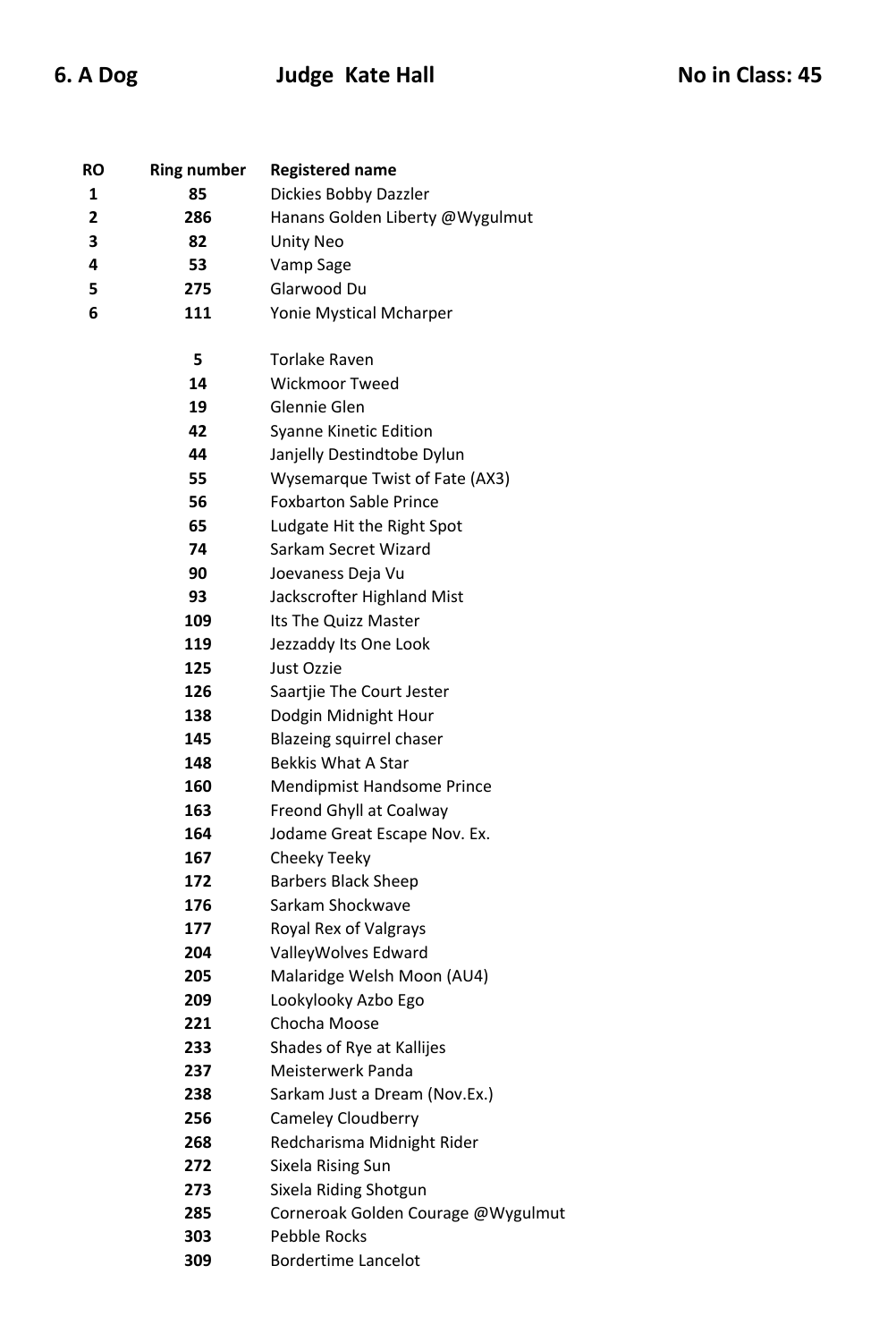### **7. A Bitch Judge Lesley Holmes No in Class: 51**

| RO | <b>Ring number</b> | <b>Registered name</b>                   |
|----|--------------------|------------------------------------------|
| 1  | 81                 | <b>Briggsview Crazy Lady</b>             |
| 2  | 198                | <b>Apwillow Move Over Madam</b>          |
| 3  | 298                | Skye fall Serenade                       |
| 4  | 48                 | Corneroak Golden Glitter                 |
| 5  | 75                 | Dodgin Libby Moon Shine                  |
| 6  | 261                | Aurora of Calanhaf                       |
|    | 10                 | Our Little Tinker                        |
|    | 12                 | <b>Goldendance Quail</b>                 |
|    | 13                 | <b>Wickmoor Clownfish</b>                |
|    | 22                 | <b>Itsjaros Nieves</b>                   |
|    | 25                 | Itsjaros Astrila                         |
|    | 27                 | Mojuca Perfect Bliss                     |
|    | 35                 | <b>Birkcross Morning Star</b>            |
|    | 38                 | Rossacre Jellybean                       |
|    | 49                 | Finwen Stickytoffeepuddin                |
|    | 51                 | Reddy Perry Go                           |
|    | 66                 | <b>Manannans Mountain Mile</b>           |
|    | 68                 | <b>Tuesdays Chance Encounter</b>         |
|    | 77                 | Bamboozle She's no Siralee               |
|    | 84                 | <b>Briabar Mistletoe Thrush</b>          |
|    | 98                 | Dalebrook Dora the Explora at Coltscroft |
|    | 99                 | Maisey Moo Doing The Do                  |
|    | 104                | <b>Tigrys No Apologies</b>               |
|    | 112                | Deltamadog Kirroughtree                  |
|    | 127                | Vicmars Step Out                         |
|    | 128                | Secret's Way                             |
|    | 136                | Gefni Heavenly Holly                     |
|    | 137                | Calanhaf Carolina Pink                   |
|    | 140                | Khamysker Royal Raven                    |
|    | 144                | <b>Deeann Misty Waters</b>               |
|    | 155                | <b>Stardell Casca</b>                    |
|    | 157                | Scullymadra Ben Lui at Amberslade        |
|    | 162                | Dreaganta Lark at Coalway Tdex           |
|    | 178                | Eglwys Whizz at Wysemarque               |
|    | 188                | <b>JODAME FANTASY GIRL</b>               |
|    | 190                | Silver Merry maker                       |
|    | 191                | Birkcross Boo Boo's The Name             |
|    | 201                | Saartjie Gone with the Wind              |
|    | 202                | <b>Candlewind Troika</b>                 |
|    | 212                | Pops of Cleave                           |
|    | 214                | Hanans Evie Wonder                       |
|    | 217                | <b>Wild Rosemary Beattie</b>             |
|    | 226                | Corneroak Golden Girl Velda              |
|    | 227                | Hilsgolden Dorset Pink Lady              |
|    | 250                | Jezzaddy Its Lady Sadie                  |
|    | 259                | <b>Stardell Corvi</b>                    |
|    | 283                | Cross The Other Way                      |
|    | 292                | Friendborn Forever Gold                  |
|    | 299                | Ostenhaus Yeyni                          |
|    | 305                | <b>Goldbountys Buttercup</b>             |
|    | 311                | Plas Major Dream                         |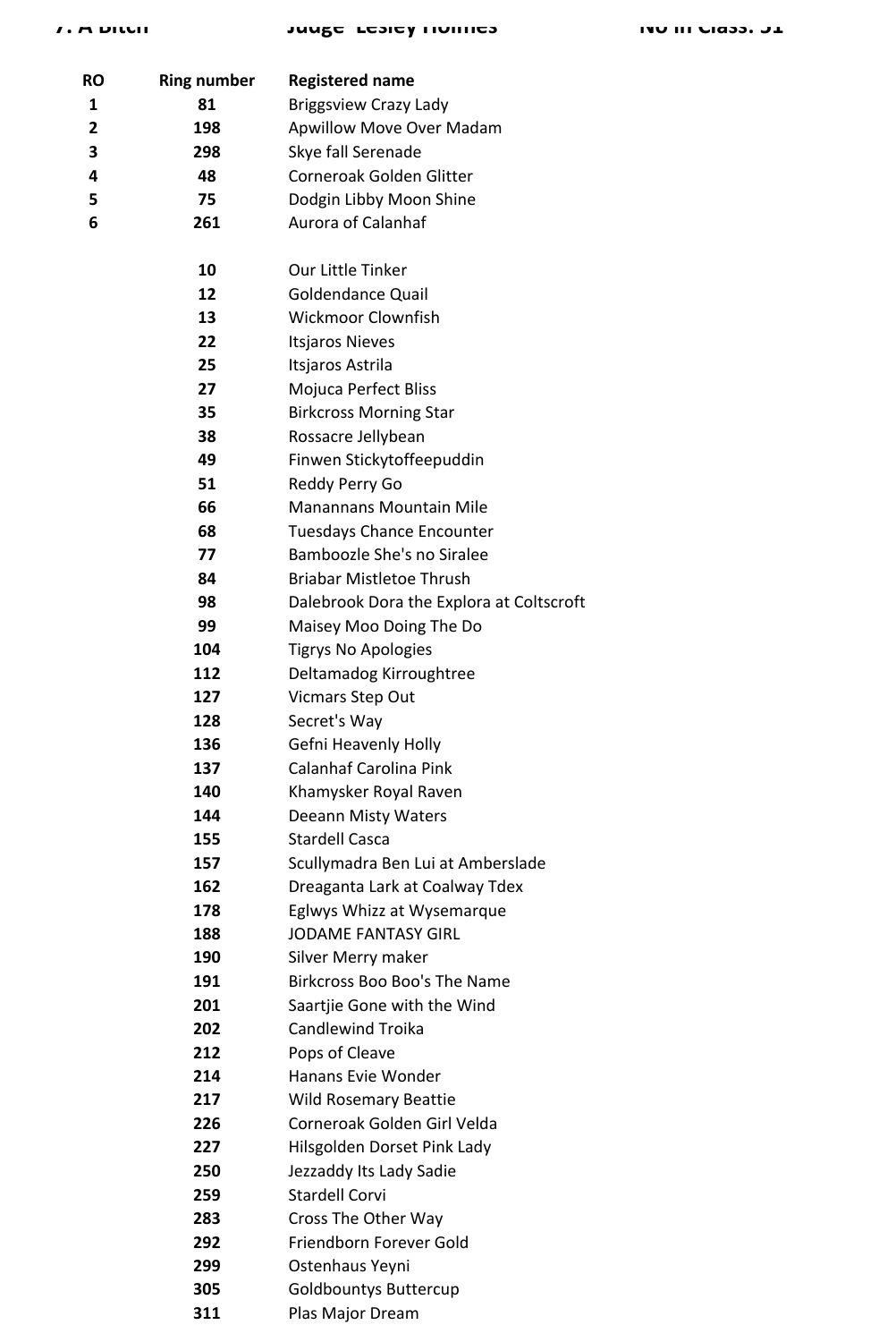| RO             | <b>Ring number</b> | <b>Registered name</b>                   |
|----------------|--------------------|------------------------------------------|
| 1              | 98                 | Dalebrook Dora the Explora at Coltscroft |
| $\overline{2}$ | 16                 | RAXMAE MAYASWELL AT GEMAWICH             |
| 3              | 204                | ValleyWolves Edward                      |
| 4              | 144                | <b>Deeann Misty Waters</b>               |
| 5.             | 19                 | Glennie Glen                             |
| 6              | 164                | Jodame Great Escape Nov. Ex.             |
|                |                    |                                          |
|                | 5                  | <b>Torlake Raven</b>                     |
|                | 12                 | <b>Goldendance Quail</b>                 |
|                | 15                 | <b>Gemawich Gumbo</b>                    |
|                | 28                 | Shanmill Lil Bit of Heaven               |
|                | 42                 | <b>Syanne Kinetic Edition</b>            |
|                | 66                 | Manannans Mountain Mile                  |
|                | 87                 | Corneroak Golden Deity Hera              |
|                | 105                | <b>Bareacres Katie</b>                   |
|                | 107                | Dodgin Celestial Moon                    |
|                | 127                | Vicmars Step Out                         |
|                | 162                | Dreaganta Lark at Coalway Tdex           |
|                | 169                | Side-kick my Meeko (au3)                 |
|                | 178                | Eglwys Whizz at Wysemarque               |
|                | 201                | Saartjie Gone with the Wind              |
|                | 209                | Lookylooky Azbo Ego                      |
|                | 216                | <b>Jodame Grand Finale</b>               |
|                | 233                | Shades of Rye at Kallijes                |
|                | 237                | Meisterwerk Panda                        |
|                | 246                | Tigrys Gwyn Deri                         |
|                | 249                | Homecoming Boy                           |
|                | 254                | Hanans Golden Girl                       |
|                | 273                | Sixela Riding Shotgun                    |
|                | 277                | DARIAN HERE'S LOOKING AT YOU             |
|                | 285                | Corneroak Golden Courage @Wygulmut       |
|                | 299                | Ostenhaus Yeyni                          |
|                |                    |                                          |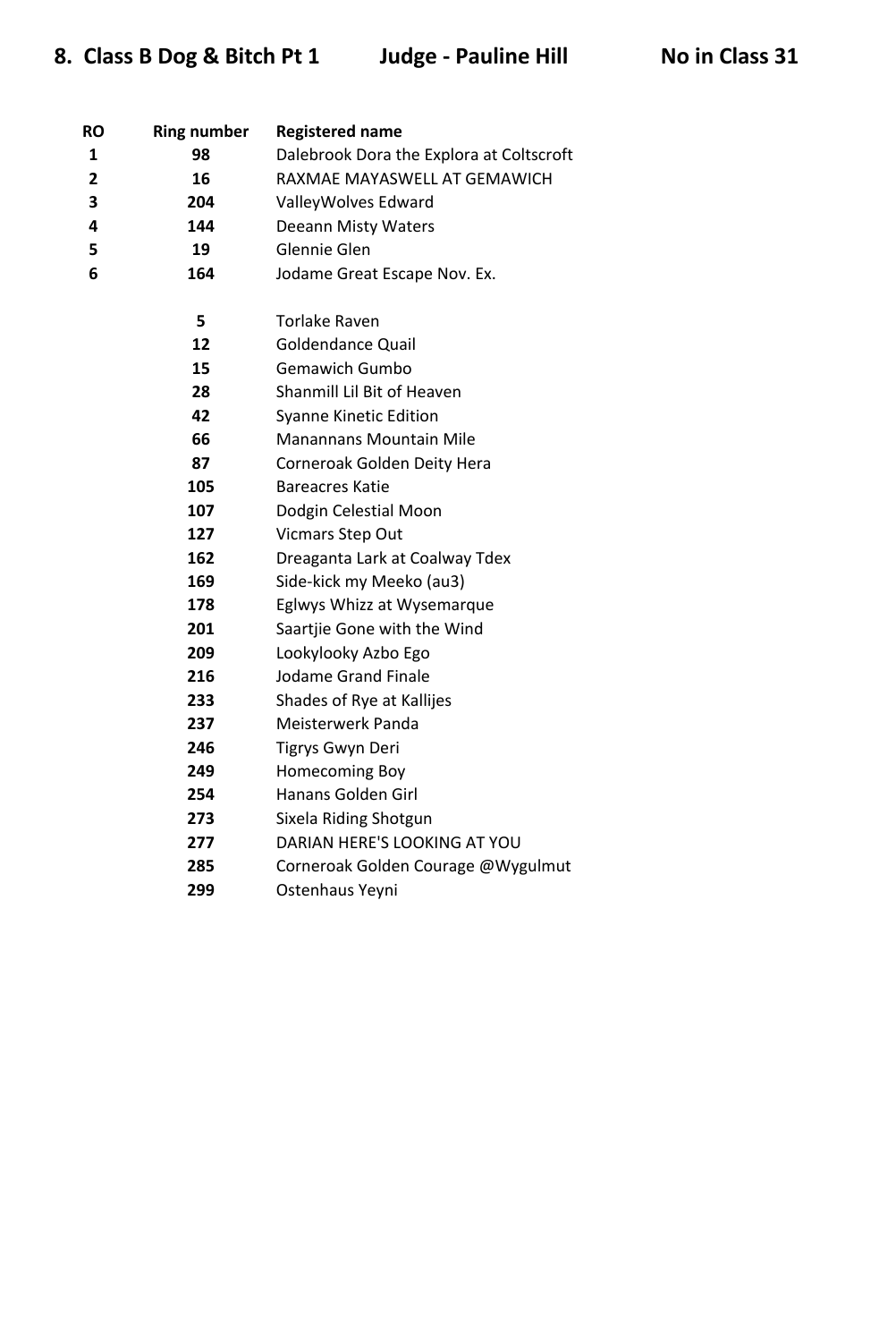| RO           | <b>Ring number</b> | <b>Registered name</b>           |
|--------------|--------------------|----------------------------------|
| 1            | 172                | <b>Barbers Black Sheep</b>       |
| $\mathbf{2}$ | 56                 | <b>Foxbarton Sable Prince</b>    |
| 3            | 303                | Pebble Rocks                     |
| 4            | 192                | FIRETOUCH HE'ZZ SO SCRUMMY **    |
| 5            | 44                 | Janjelly Destindtobe Dylun       |
| 6            | 27                 | Mojuca Perfect Bliss             |
|              |                    |                                  |
|              | 3                  | <b>Torlake Red</b>               |
|              | 23                 | Itsjaros out of the blue         |
|              | 32                 | Moonwater Dulcinea               |
|              | 41                 | Savannah Song AEx                |
|              | 59                 | <b>Beverton Mabli</b>            |
|              | 74                 | Sarkam Secret Wizard             |
|              | 90                 | Joevaness Deja Vu                |
|              | 112                | Deltamadog Kirroughtree          |
|              | 114                | Raital Lu lu                     |
|              | 137                | <b>Calanhaf Carolina Pink</b>    |
|              | 145                | Blazeing squirrel chaser         |
|              | 148                | <b>Bekkis What A Star</b>        |
|              | 155                | <b>Stardell Casca</b>            |
|              | 185                | Reinglen Morning Star            |
|              | 193                | Ruskath Kathana Image (AU1)      |
|              | 202                | <b>Candlewind Troika</b>         |
|              | 205                | Malaridge Welsh Moon (AU4)       |
|              | 217                | <b>Wild Rosemary Beattie</b>     |
|              | 220                | Birkcross Ghost Rider            |
|              | 223                | <b>Ghostland Copper's Legacy</b> |
|              | 226                | Corneroak Golden Girl Velda      |
|              | 250                | Jezzaddy Its Lady Sadie          |
|              | 290                | <b>Bisquet Canna</b>             |
|              | 301                | Vakeranti Onnyx Aex              |
|              | 307                | Saartjie All About Eve           |
|              |                    |                                  |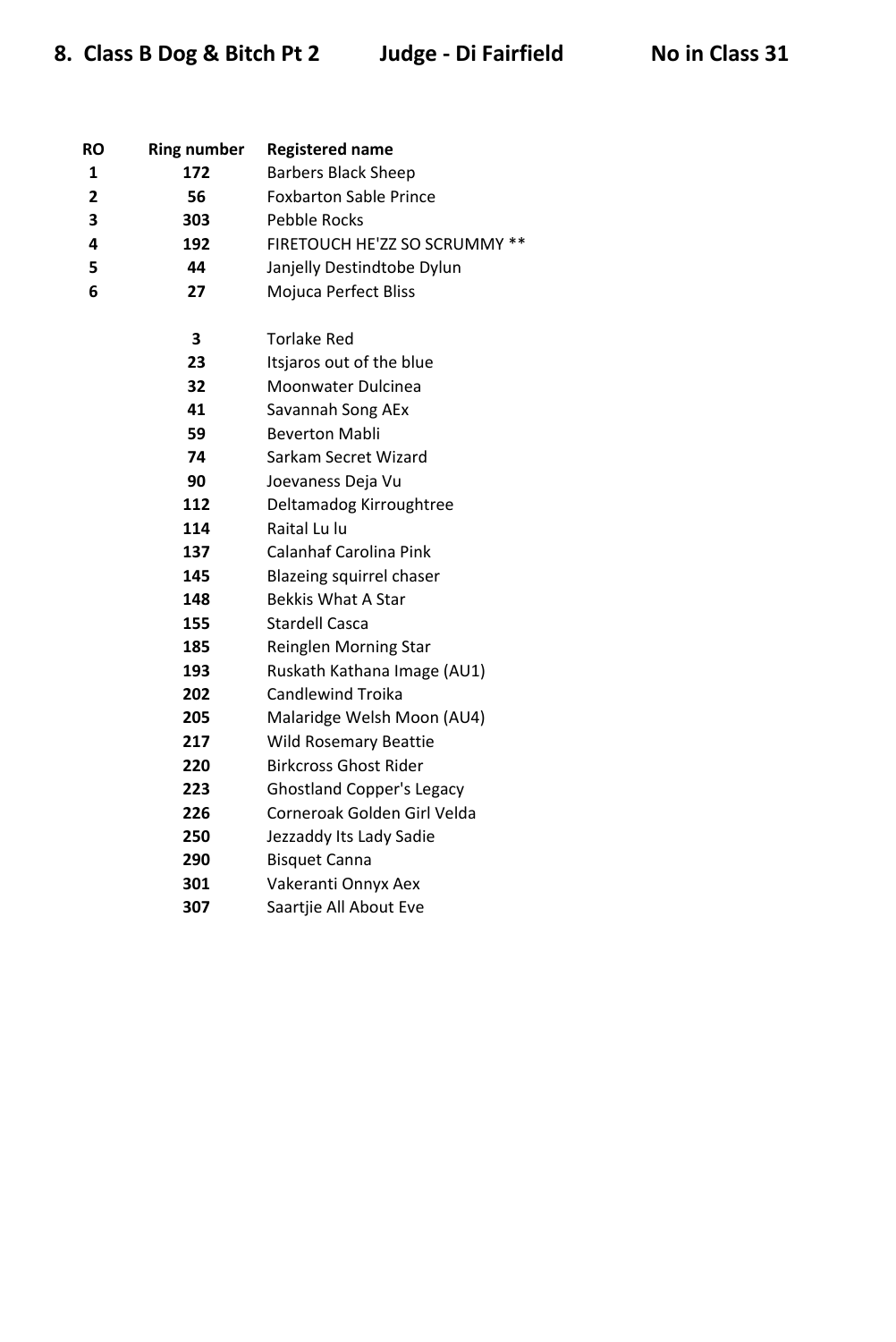| RO | <b>Ring number</b> | <b>Registered name</b>                   |
|----|--------------------|------------------------------------------|
| 1  | 205                | Malaridge Welsh Moon (AU4)               |
| 2  | 107                | Dodgin Celestial Moon                    |
| 3  | 211                | <b>Stillrockin Back to Rehab</b>         |
| 4  | 193                | Ruskath Kathana Image (AU1)              |
| 5  | 277                | DARIAN HERE'S LOOKING AT YOU             |
| 6  | 87                 | Corneroak Golden Deity Hera              |
|    |                    |                                          |
|    | 16                 | RAXMAE MAYASWELL AT GEMAWICH             |
|    | 17                 | <b>Birkcross Here's Gizmo</b>            |
|    | 24                 | Sarkam Warrior of Itsjaro                |
|    | 26                 | Itsjaros journey                         |
|    | 31                 | <b>Firetouch Spider from Mars</b>        |
|    | 32                 | Moonwater Dulcinea                       |
|    | 37                 | <b>JETRIL JAE CDex</b>                   |
|    | 40                 | Rosmarinus Midnight Charm BEx            |
|    | 52                 | Vamp Ash                                 |
|    | 54                 | Seaposer Magical Mermaid OW C EX         |
|    | 60                 | Kethinna Invisible Touch                 |
|    | 73                 | <b>Westoning Sporty Nike</b>             |
|    | 78                 | <b>FLASHNFLEXI'S CODY</b>                |
|    | 103                | Jodame Double Take                       |
|    | 113                | Corfu Remror Peggy Sue                   |
|    | 120                | Touch Of Rhythm                          |
|    | 139                | Dodgin Mister Bobby Dazzler              |
|    | 170                | Saartje Columbine                        |
|    | 192                | FIRETOUCH HE'ZZ SO SCRUMMY **            |
|    | 194                | <b>DODGIN THE ARTFUL DODGER</b>          |
|    | 216                | Jodame Grand Finale                      |
|    | 242                | Kingsfarm Black Caviare at Quilters B.Ex |
|    | 246                | Tigrys Gwyn Deri                         |
|    | 264                | SARKAM BILLIE THE FINAL STAR (AS4)       |
|    | 287                | Jodame Forever                           |
|    | 308                | Saartjie Wagtail                         |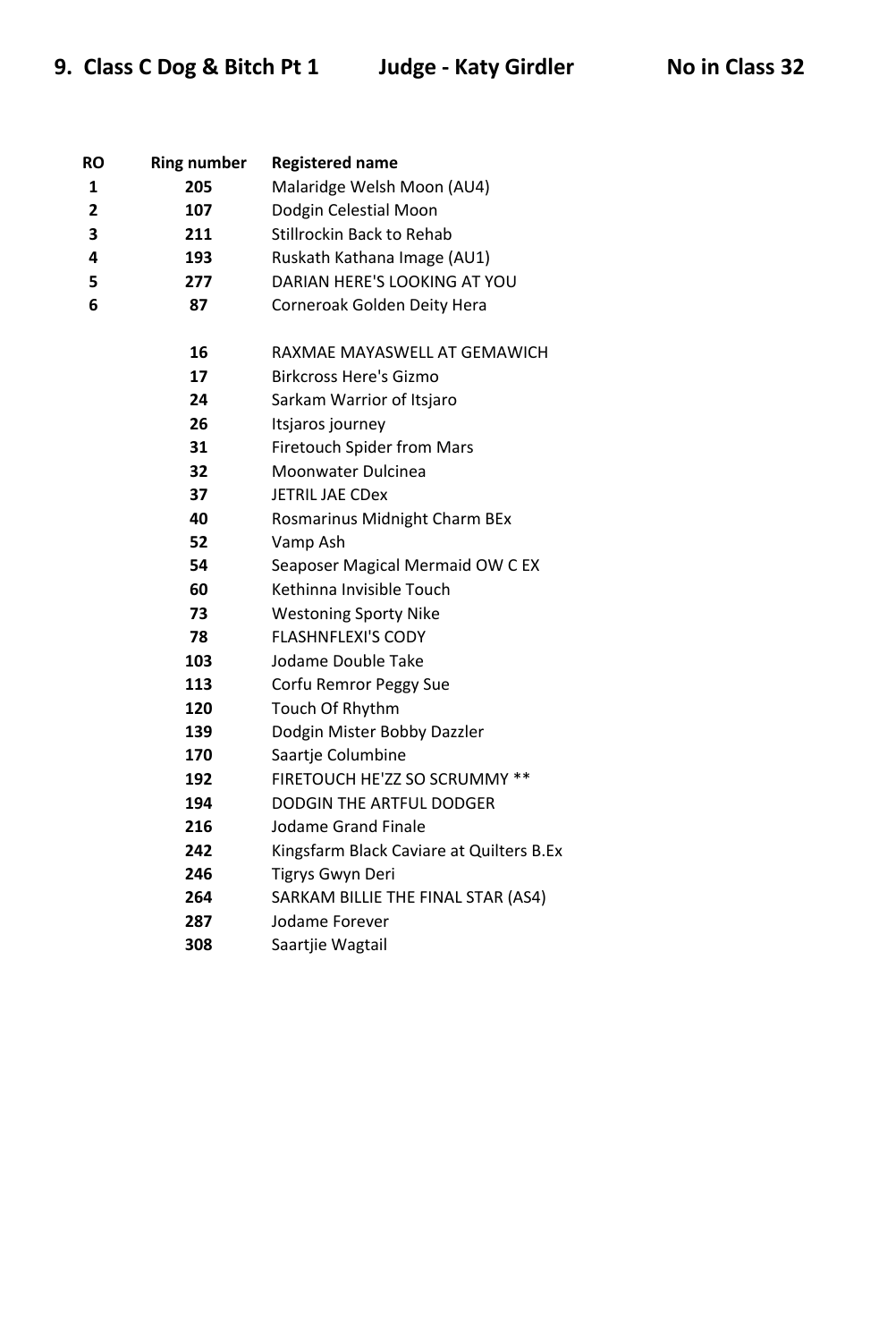## **9. Class C Dog & Bitch Pt 2** Judge - Pandy Hannay No in Class 31

| RO             | <b>Ring number</b> | <b>Registered name</b>              |
|----------------|--------------------|-------------------------------------|
| 1              | 41                 | Savannah Song AEx                   |
| $\overline{2}$ | 210                | Lookylooky Rhythm n Booz            |
| 3              | 105                | <b>Bareacres Katie</b>              |
| 4              | 310                | Hawkstar Groovy                     |
| 5              | 273                | Sixela Riding Shotgun               |
| 6              | 114                | Raital Lu lu                        |
|                |                    |                                     |
|                | $\overline{2}$     | Cories Crystal Lake                 |
|                | 15                 | <b>Gemawich Gumbo</b>               |
|                | 59                 | <b>Beverton Mabli</b>               |
|                | 76                 | Dougie Chance Encounter             |
|                | 86                 | Corneroak Golden Circe              |
|                | 88                 | <b>Ferrous Fascination</b>          |
|                | 89                 | Sympathy in Shades of Black         |
|                | 110                | Sarkam Mighty Mcquin                |
|                | 115                | <b>Birkcross Alice Springs</b>      |
|                | 131                | Tumulusregis Odysseus @ Vanellus    |
|                | 147                | Saartjie Rose at Weatherile         |
|                | 179                | Trefynor Darcy at Wysemarque        |
|                | 208                | Longwaves Tempa Mental              |
|                | 220                | <b>Birkcross Ghost Rider</b>        |
|                | 222                | Caldonbeck Perfect Storm OW         |
|                | 231                | Majacabus Tale of Tweed at Kallijes |
|                | 234                | Kenatussan Serein Ellena            |
|                | 244                | Woughstock Wotch Fire at Quilters   |
|                | 245                | Follyfleet Hat Full of Sky          |
|                | 253                | Frizelwood Anisha                   |
|                | 265                | Sarkam Georgie My Last Fling (AR1)  |
|                | 274                | Sixela Twenty Four Seven            |
|                | 276                | <b>Spelsbury Reckless</b>           |
|                | 289                | Jodame Extra Special                |
|                | 301                | Vakeranti Onnyx Aex                 |
|                |                    |                                     |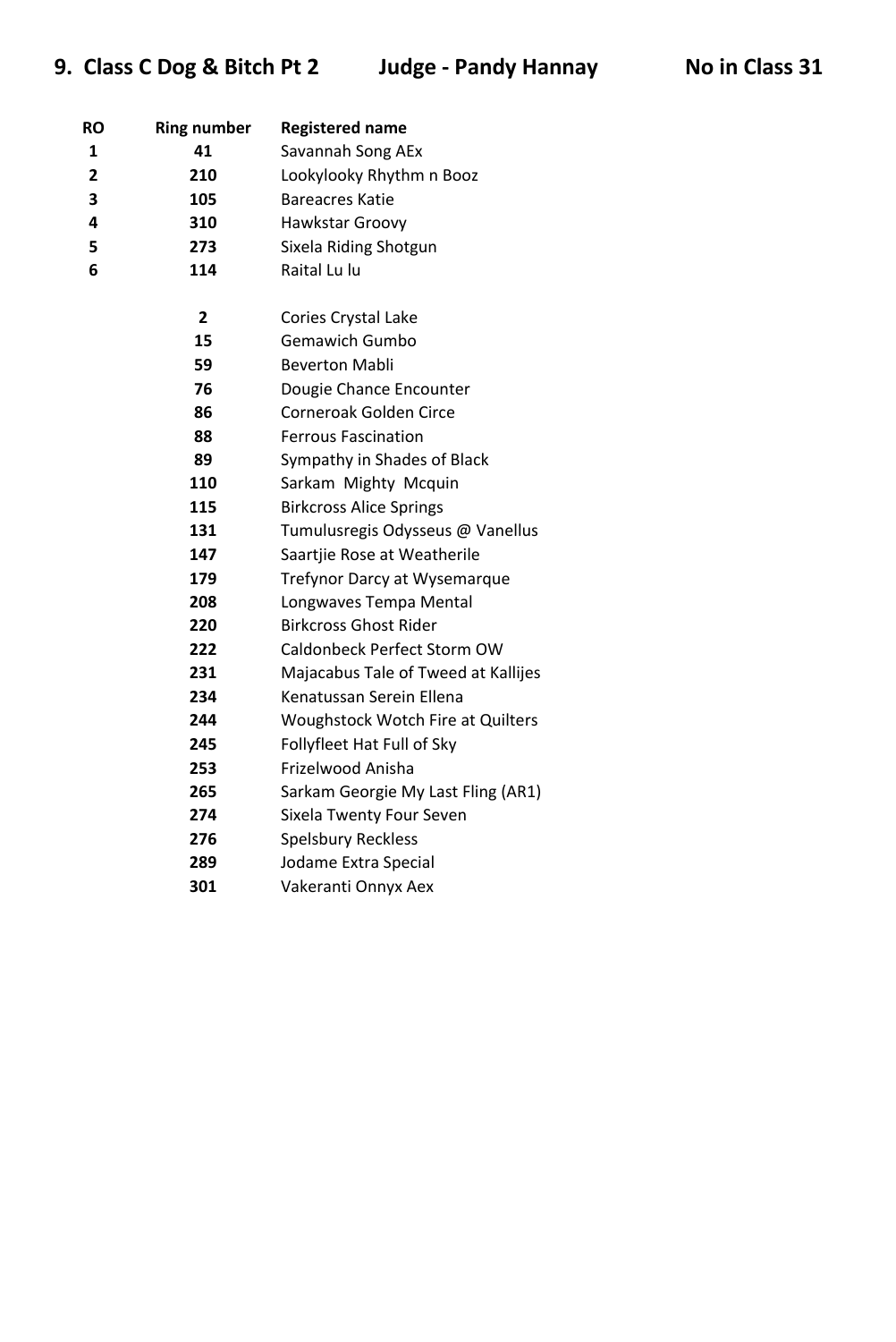| <b>Ring number</b> | <b>Registered name</b>        |
|--------------------|-------------------------------|
| 4                  | <b>Torlake Royal</b>          |
| 9                  | Meryn Tilly                   |
| 71                 | <b>Bordalicious Luxury</b>    |
| 183                | Jollie Ickle Pickle RL2 Ex    |
| 212                | Pops of Cleave                |
| 239                | Starnias Break of Dawn (B.ex) |
| 277                | DARIAN HERE'S LOOKING AT YOU  |
| 303                | Pebble Rocks                  |
|                    |                               |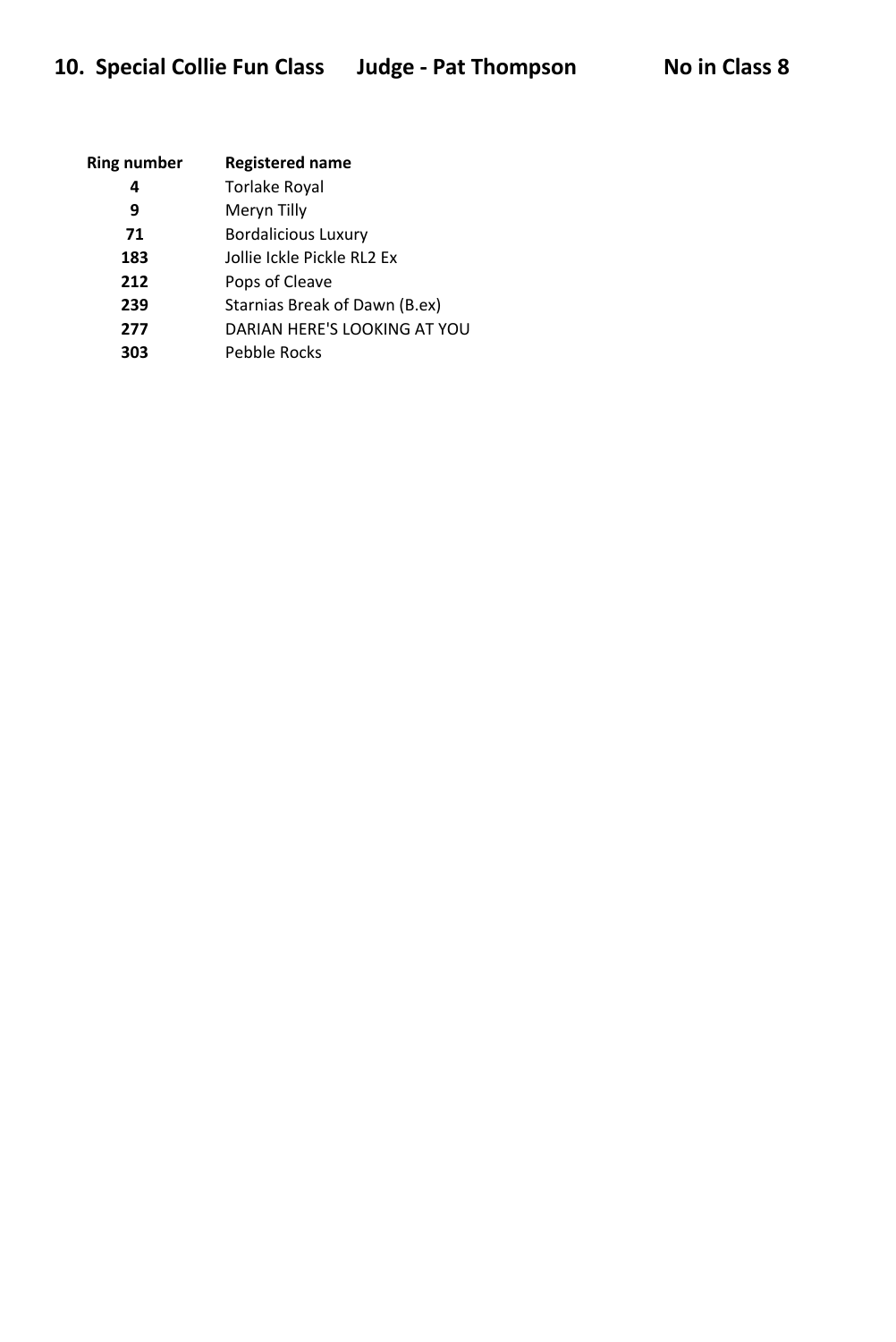# 11. Introductory Judge Sue Aldridge No in Class: 7

| RO             | <b>Ring number</b> | <b>Registered name</b>   |
|----------------|--------------------|--------------------------|
| 1              | 43                 | Pippa Pip                |
| $\overline{2}$ | 95                 | Barky Mcbarkface Dillydo |
| 3              | 96                 | Run like stink tink      |
| 4              | 133                | Wood head Woofer         |
|                | 206                | Call Me Mr Pig           |
|                | 207                | Timminy Cricket (AXI)    |
|                | 297                | <b>Trebell Towser</b>    |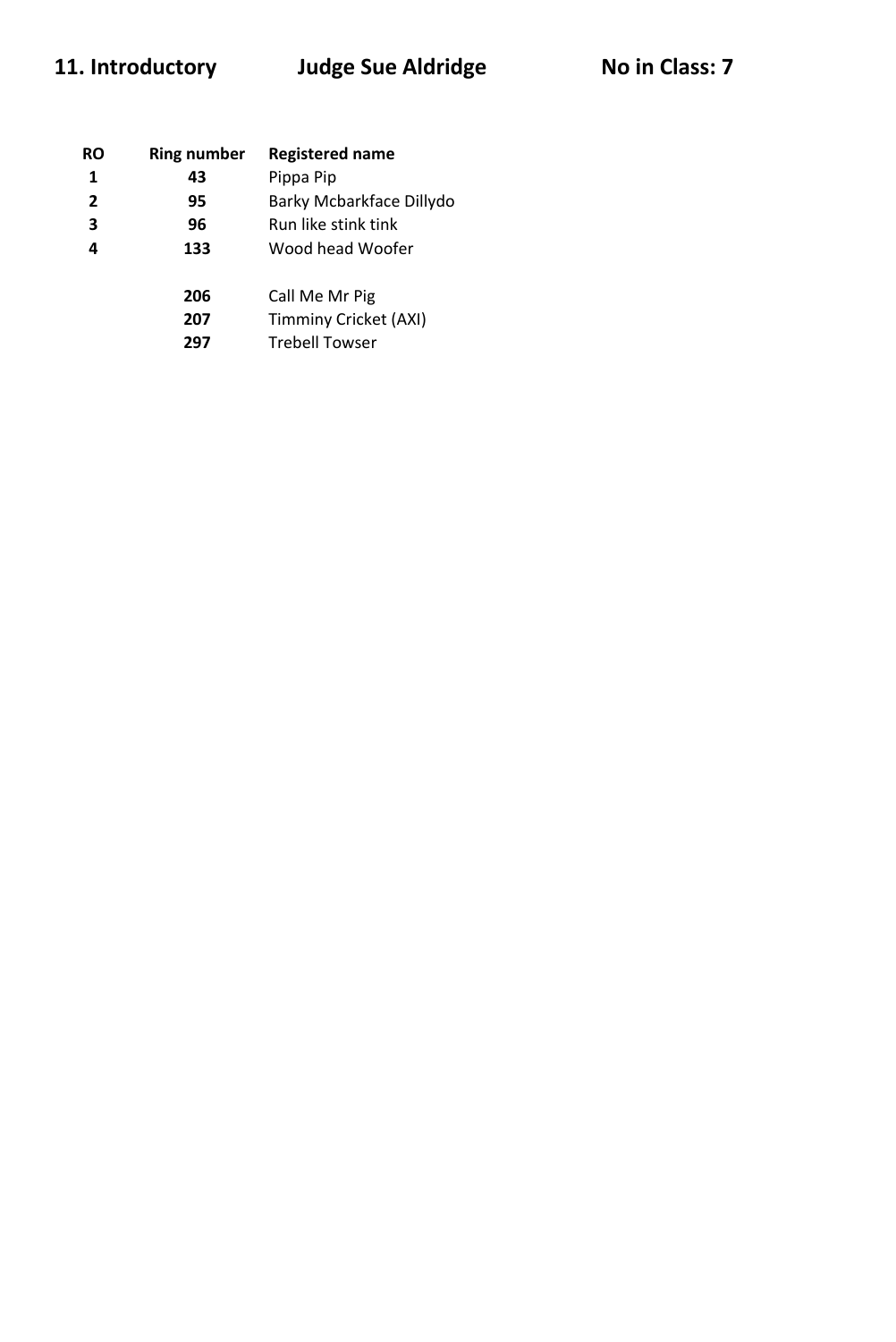## 12. Pre-Beginners Judge Sue Aldridge Moin Class: 16

| RO           | <b>Ring number</b> | <b>Registered name</b>          |
|--------------|--------------------|---------------------------------|
| 1            | 43                 | Pippa Pip                       |
| $\mathbf{2}$ | 247                | <b>Staverton Wesley</b>         |
| 3            | 206                | Call Me Mr Pig                  |
| 4            | 271                | <b>Taranza Imagination ShCM</b> |
| 5            | 96                 | Run like stink tink             |
| 6            | 79                 | Lateo Azeenah                   |
|              | 95                 | Barky Mcbarkface Dillydo        |
|              | 11                 | RAINBOWSKY MAJORCA SNOW         |
|              | 20                 | Chip'o latte                    |
|              | 21                 | Jack Plummer                    |
|              | 80                 | Rocky of Tithelea               |
|              | 133                | Wood head Woofer                |
|              | 195                | The Supa Fruit Bat              |
|              | 197                | <b>Stone Cold Steve</b>         |
|              | 207                | Timminy Cricket (AXI)           |
|              | 270                | Inferno Wolfie                  |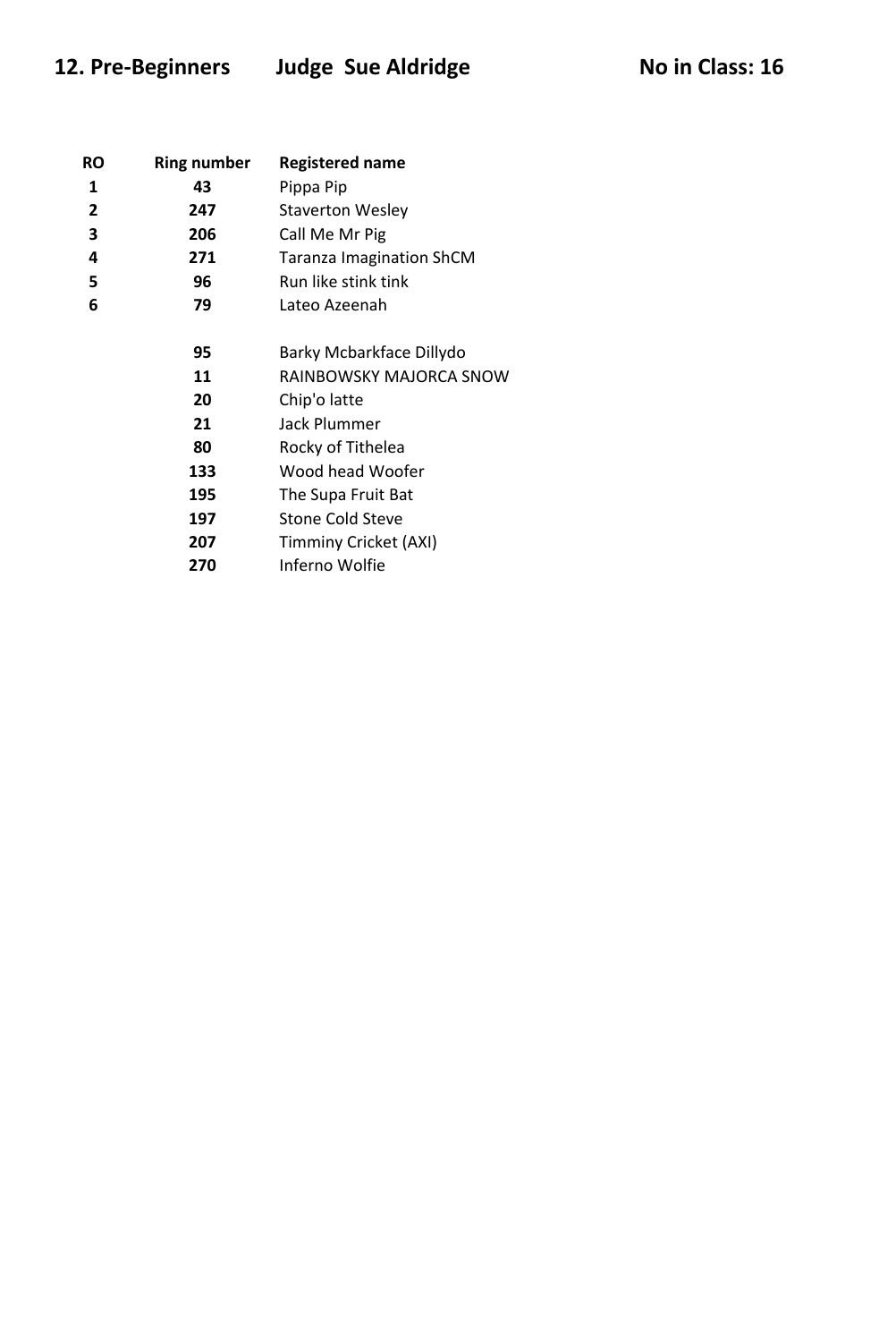| RO | <b>Ring number</b> | <b>Registered name</b>            |
|----|--------------------|-----------------------------------|
| 1  | 20                 | Chip'o latte                      |
| 2  | 284                | <b>Catherine Zeta Bones</b>       |
| 3  | 197                | <b>Stone Cold Steve</b>           |
| 4  | 79                 | Lateo Azeenah                     |
| 5  | 294                | <b>Bitcoin Luther</b>             |
| 6  | 101                | Portplym Burrator                 |
|    |                    |                                   |
|    | 21                 | Jack Plummer                      |
|    | 57                 | Peathill Caol Ila                 |
|    | 80                 | Rocky of Tithelea                 |
|    | 83                 | Tollerice Exblad                  |
|    | 100                | Portplym Blue NAF                 |
|    | 102                | <b>Prizelands Sweet Temptress</b> |
|    | 228                | Abaeterno tye                     |
|    | 229                | Sunnyglen Rapunzel                |
|    | 230                | The Ogg at Jezzla                 |
|    | 295                | Vynesbrook Bleu Bayou             |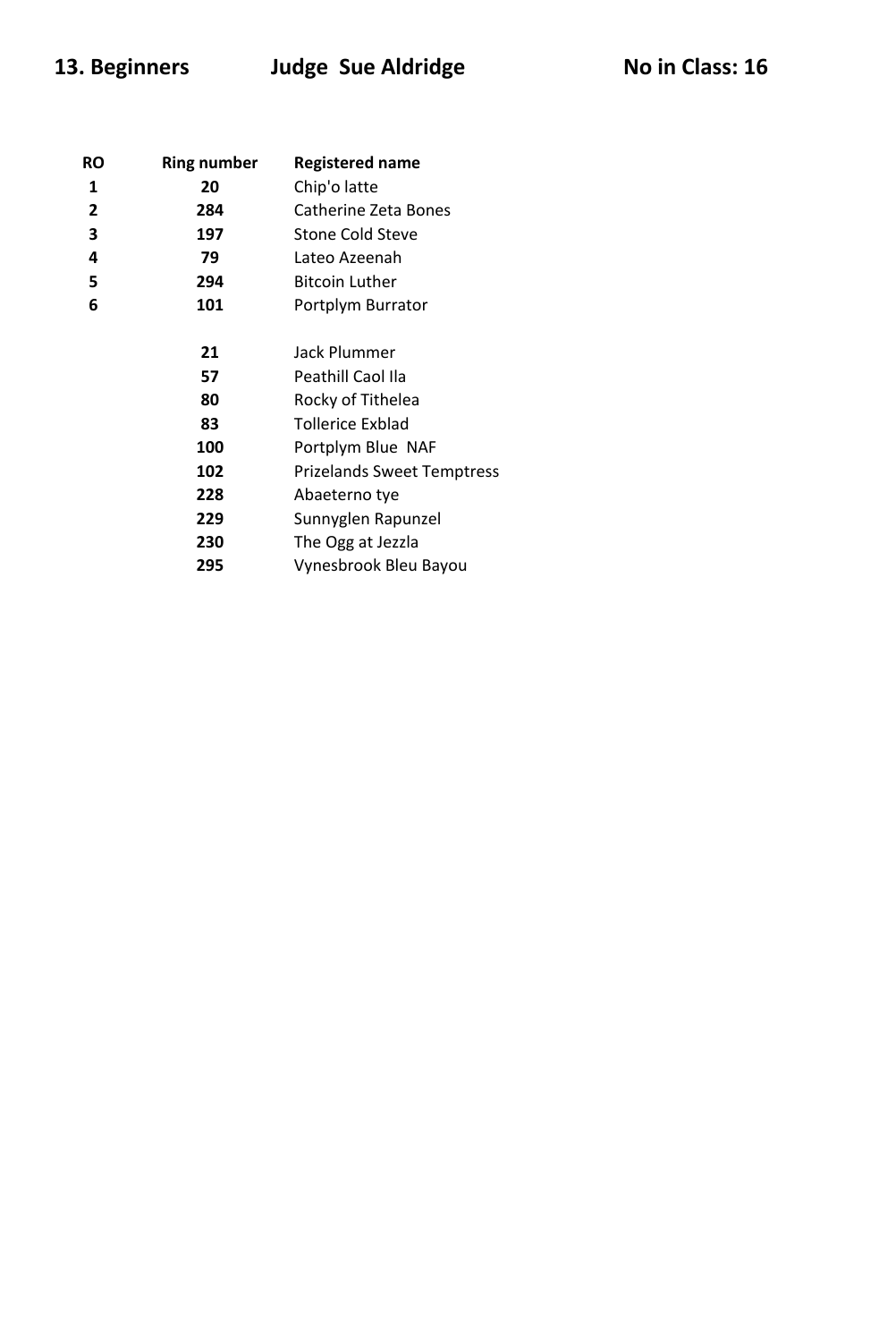|  | No in Class: 54 |  |
|--|-----------------|--|
|  |                 |  |

| RO             | <b>Ring number</b> | <b>Registered name</b>         |
|----------------|--------------------|--------------------------------|
| 1              | 109                | Its The Quizz Master           |
| $\overline{2}$ | 83                 | <b>Tollerice Exblad</b>        |
| 3              | 173                | <b>Barbers Wholly Moley</b>    |
| 4              | 82                 | <b>Unity Neo</b>               |
| 5              | 156                | Amberslade Smokefire           |
| 6              | 196                | Shirrmontana Spring Dream      |
|                |                    |                                |
|                | $\mathbf 1$        | <b>Thriftwood Bailey</b>       |
|                | 4                  | <b>Torlake Royal</b>           |
|                | 18                 | <b>Buddy Bug</b>               |
|                | 30                 | Tispitzas Underlandian         |
|                | 45                 | <b>JAYBEEZ LYNX</b>            |
|                | 47                 | <b>Terannos Scottish Thorn</b> |
|                | 53                 | Vamp Sage                      |
|                | 61                 | Deeann Galileo                 |
|                | 62                 | Laetans Magic Flame            |
|                | 63                 | Flud and Fluff of Onkey        |
|                | 64                 | Rainstorm of Onkey             |
|                | 85                 | Dickies Bobby Dazzler          |
|                | 91                 | Joevaness Lockdown Lucifer     |
|                | 92                 | Joevaness Mr Mercury           |
|                | 97                 | Firetouch He'zz Mighty Fine    |
|                | 106                | Amberslade Dragon Catcher      |
|                | 119                | Jezzaddy Its One Look          |
|                | 121                | Pashamats Tri n Stop Me        |
|                | 122                | Wrigglelikeaworm at Pashamats  |
|                | 124                | Corneroak Golden Global Boy    |
|                | 126                | Saartjie The Court Jester      |
|                | 150                | Borderpops Seventh Heaven      |
|                | 152                | Skyvana You're So Vain         |
|                | 163                | Freond Ghyll at Coalway        |
|                | 164                | Jodame Great Escape Nov. Ex.   |
|                | 165                | Kessie King of the Lakes       |
|                | 169                | Side-kick my Meeko (au3)       |
|                | 180                | Wysemarque Keepsake            |
|                | 187                | <b>FINWEN TREACLE TOFFEE</b>   |
|                | 189                | <b>Beaming Merryman</b>        |
|                | 200                | Calliope Troy                  |
|                | 213                | <b>Teds of Cleave</b>          |
|                | 219                | Stillmoor Lightning Strike     |
|                | 235                | <b>Tivalake Sure Thing</b>     |
|                | 237                | Meisterwerk Panda              |
|                | 256                | Cameley Cloudberry             |
|                | 258                | <b>Elmleas Anzac Red Dust</b>  |
|                | 263                | Dancing Storm at Calanhaf      |
|                | 268                | Redcharisma Midnight Rider     |
|                | 269                | Shamorel mr wonderful          |
|                | 272                | Sixela Rising Sun              |
|                |                    |                                |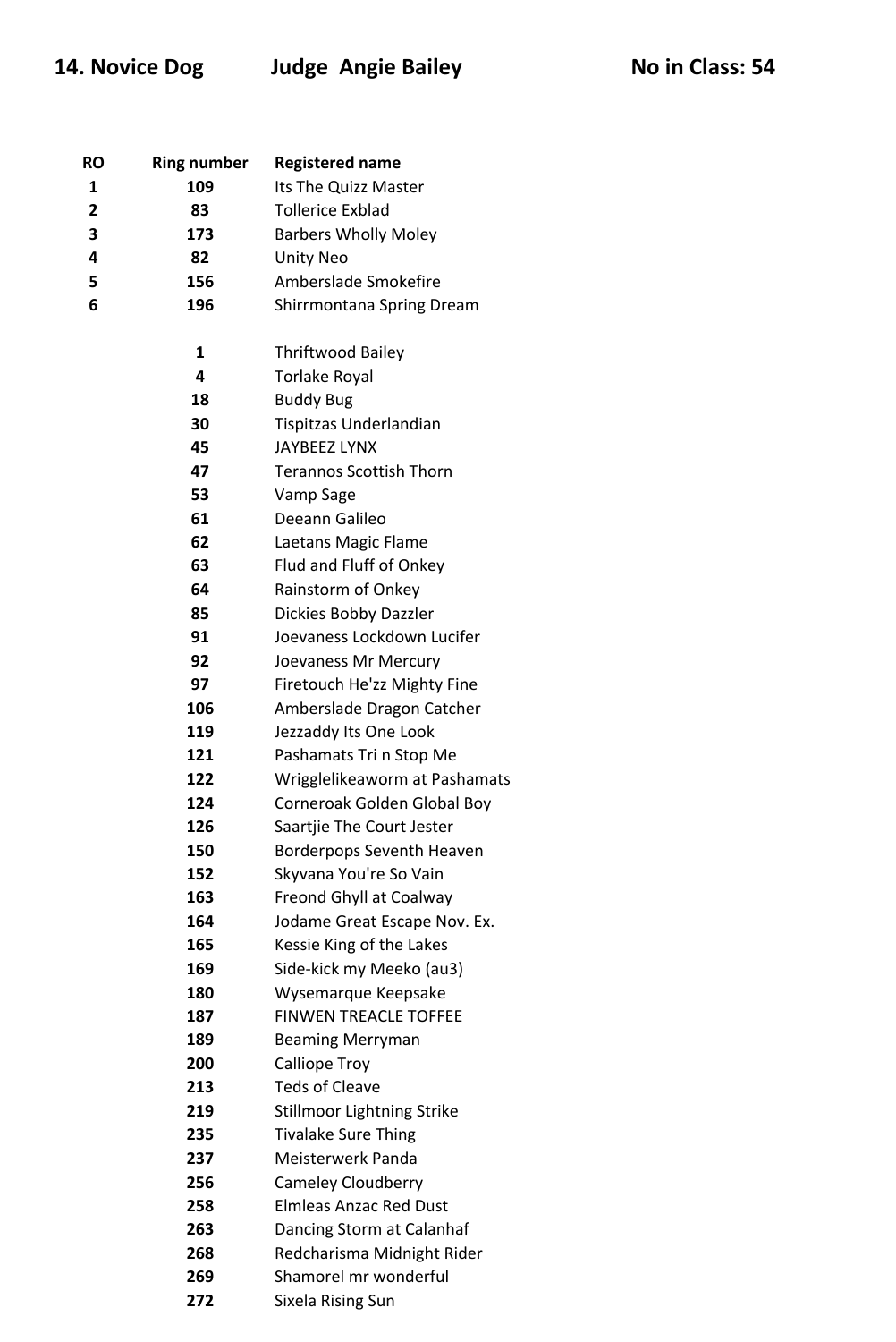- Glarwood Du
- Silver Dollar Zak
- Meitza Erik the King
- Last Tango at Shamorel
- Hanans Golden Liberty @Wygulmut
- Torlake Silver
- Bordertime Lancelot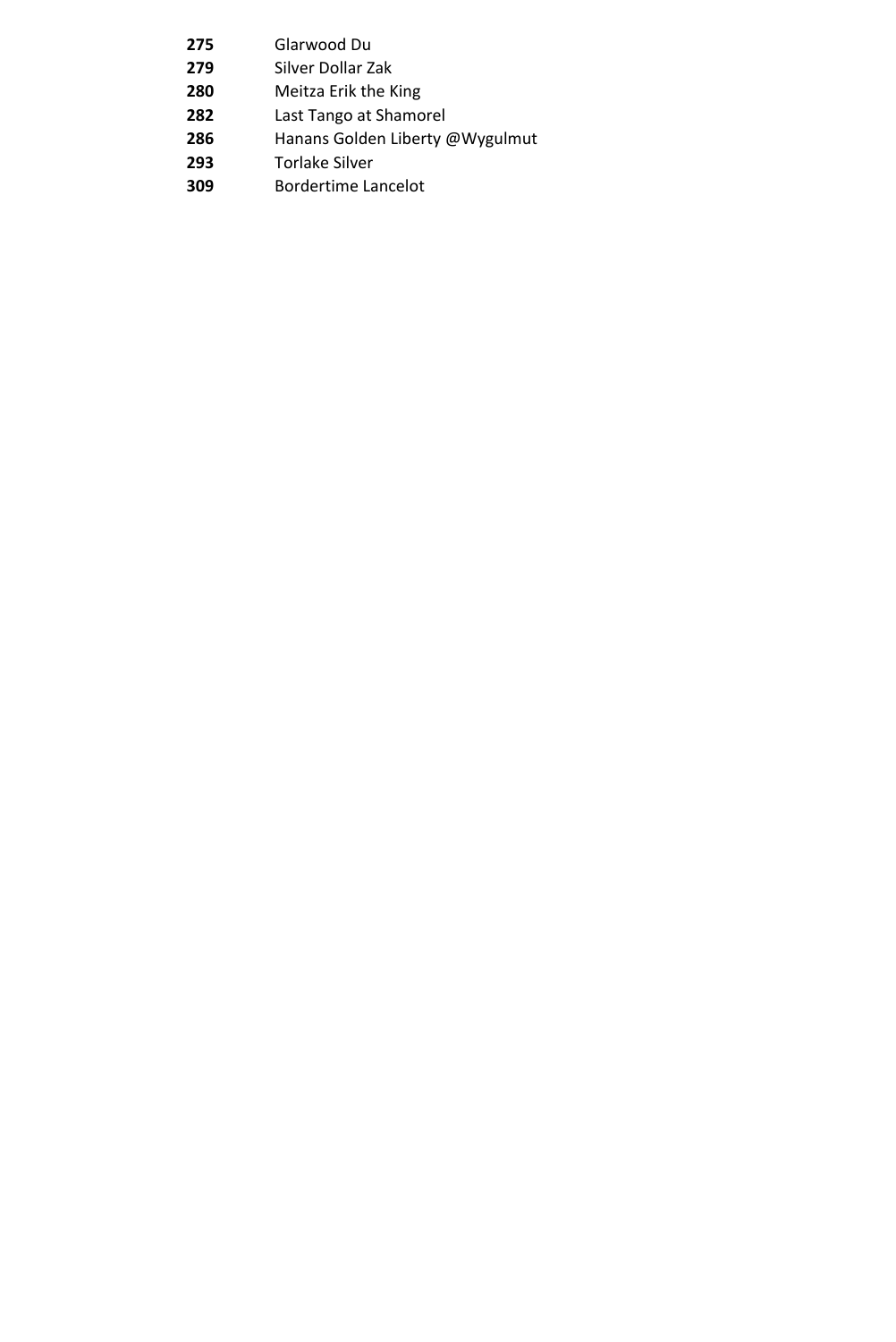15. Novice Bitch Pt 1 Judge - Sue King (Bristol) No in Class: 30

| RO             | <b>Ring number</b> | <b>Registered name</b>            |
|----------------|--------------------|-----------------------------------|
| 1              | 248                | Nyrvana All That Jazz             |
| $\overline{2}$ | 157                | Scullymadra Ben Lui at Amberslade |
| 3              | 198                | Apwillow Move Over Madam          |
| 4              | 38                 | Rossacre Jellybean                |
| 5              | 81                 | <b>Briggsview Crazy Lady</b>      |
| 6              | 304                | Tabby Like a Cat                  |
|                | 6                  | <b>Pringle Noir for Myrtillas</b> |
|                | 8                  | Angel Bizzey Lizzie               |
|                | 9                  | Meryn Tilly                       |
|                | 10                 | Our Little Tinker                 |
|                | 22                 | <b>Itsjaros Nieves</b>            |
|                | 36                 | Jetril Jackpot                    |
|                | 49                 | Finwen Stickytoffeepuddin         |
|                | 51                 | Reddy Perry Go                    |
|                | 67                 | Paul's Problem Child              |
|                | 69                 | Jewellor November Flame           |
|                | 99                 | Maisey Moo Doing The Do           |
|                | 104                | <b>Tigrys No Apologies</b>        |
|                | 166                | <b>Monkwell Scarlet</b>           |
|                | 171                | Saartjie A Bundle Of Joy          |
|                | 188                | <b>JODAME FANTASY GIRL</b>        |
|                | 203                | Conquell Yultsi                   |
|                | 236                | <b>Classic Dream Finale</b>       |
|                | 241                | Vakeranti Maine                   |
|                | 255                | Hanans Golden Girl                |
|                | 278                | DARIAN SAVE THE LAST DANCE        |
|                | 283                | Cross The Other Way               |
|                | 291                | <b>Firetouch Red Theine</b>       |
|                | 302                | <b>Absolootly Marble Us</b>       |
|                |                    |                                   |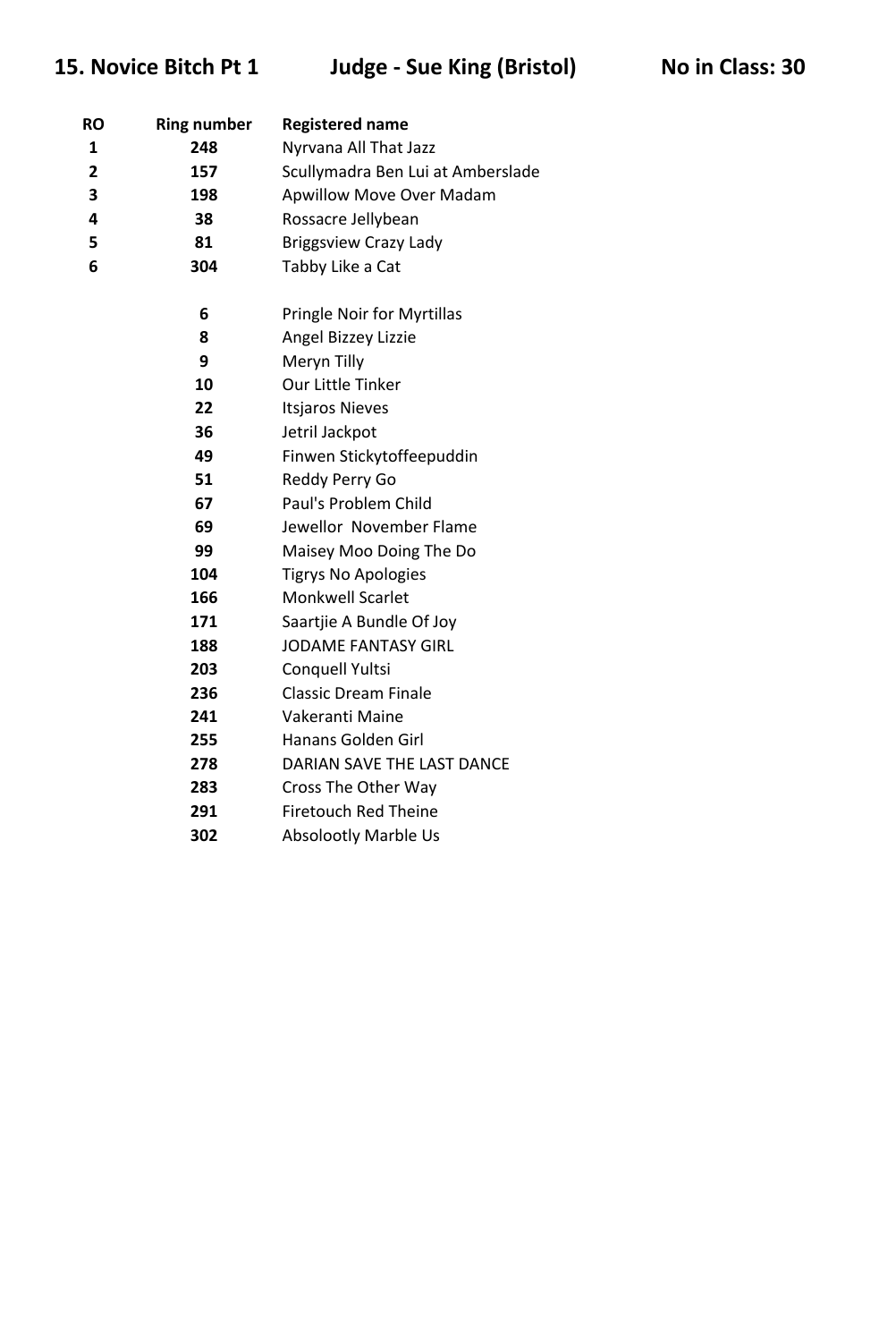## 15. Novice Bitch Pt 2 Judge -Lyn Collins No in Class: 30

| RO             | <b>Ring number</b> | <b>Registered name</b>                             |
|----------------|--------------------|----------------------------------------------------|
| 1              | 305                | <b>Goldbountys Buttercup</b>                       |
| $\overline{2}$ | 48                 | Corneroak Golden Glitter                           |
| 3              | 186                | Snowshoes Shimmering Star                          |
| 4              | 284                | <b>Catherine Zeta Bones</b>                        |
| 5              | 266                | ALNMAC MOON DANCER AT EXPRESSEBURY                 |
| 6              | 281                | Never Ending Love Story Rudens Legendos            |
|                |                    |                                                    |
|                | 7                  | <b>Tricymoedd Emma Maid for Myrtillas</b>          |
|                | 33                 | Zoonie the Lazoon<br><b>STILLROCKIN LOOK AT ME</b> |
|                | 34                 |                                                    |
|                | 35                 | <b>Birkcross Morning Star</b>                      |
|                | 39                 | <b>Foxridge Spring Melody</b>                      |
|                | 50                 | Fen of the Forest                                  |
|                | 68                 | <b>Tuesdays Chance Encounter</b>                   |
|                | 75                 | Dodgin Libby Moon Shine                            |
|                | 77                 | Bamboozle She's no Siralee                         |
|                | 118                | <b>Exmoor Peggy</b>                                |
|                | 129                | FleekForm Explorer of Amienko                      |
|                | 130                | <b>Ivormyth American Encore</b>                    |
|                | 140                | Khamysker Royal Raven                              |
|                | 146                | Lockdown surprise                                  |
|                | 175                | Sixela Leading Lass at Willowyarde                 |
|                | 190                | Silver Merry maker                                 |
|                | 199                | Cartezz Spritzer                                   |
|                | 215                | Hanans Evie Wonder                                 |
|                | 259                | <b>Stardell Corvi</b>                              |
|                | 257                | Roseisle Glint of Gold                             |
|                | 262                | <b>Calanhaf Queen of Hearts</b>                    |
|                | 267                | Kaleai Midnight Sky                                |
|                | 298                | Skye fall Serenade                                 |
|                | 312                | Amberslade Delavay's Silver                        |
|                |                    |                                                    |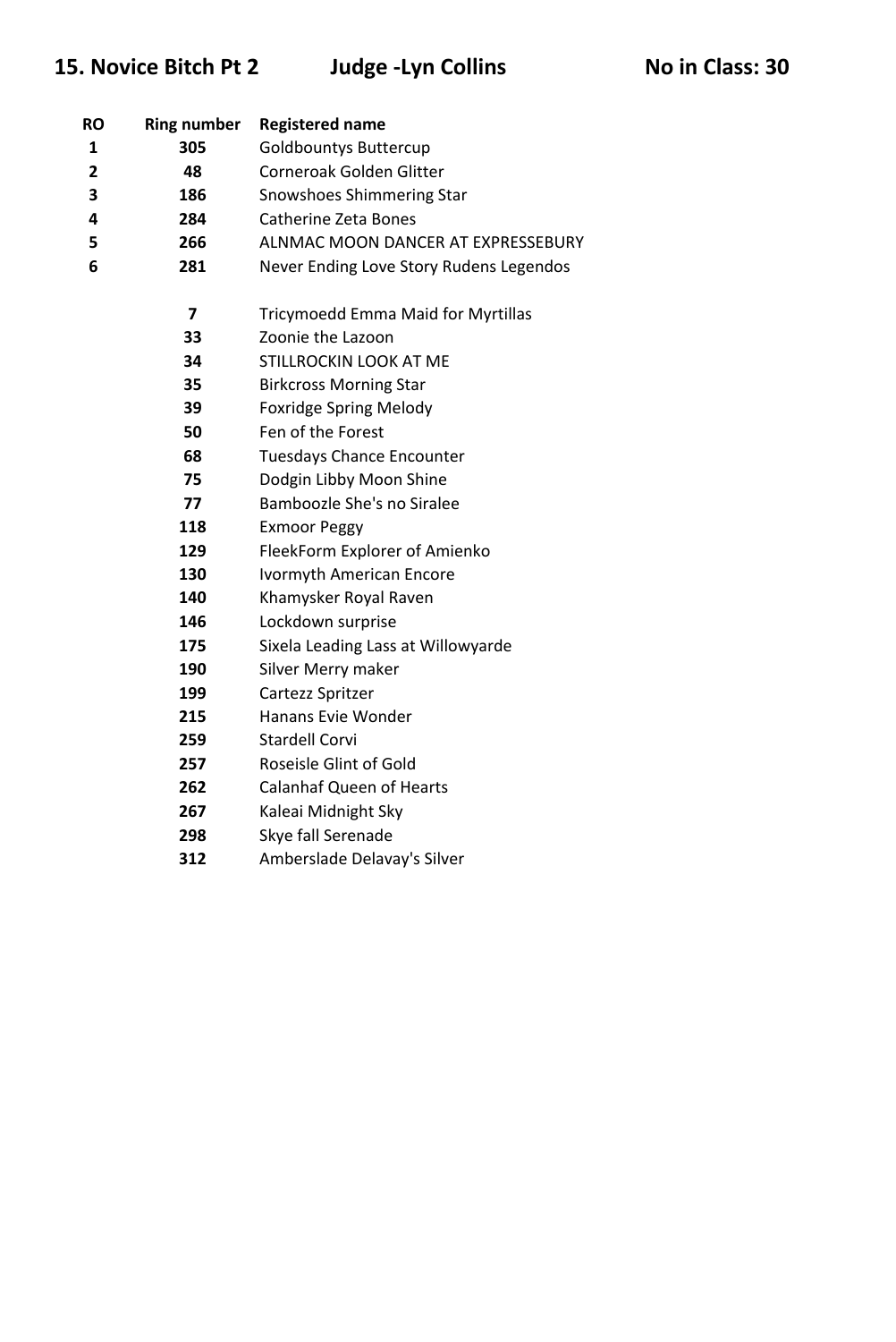## 16. A Dog **Judge Julie Osbourne** No in Class: 46

| RO | <b>Ring number</b> | <b>Registered name</b>             |
|----|--------------------|------------------------------------|
| 1  | 256                | <b>Cameley Cloudberry</b>          |
| 2  | 85                 | Dickies Bobby Dazzler              |
| 3  | 119                | Jezzaddy Its One Look              |
| 4  | 309                | <b>Bordertime Lancelot</b>         |
| 5  | 92                 | Joevaness Mr Mercury               |
| 6  | 237                | Meisterwerk Panda                  |
|    |                    |                                    |
|    | 5                  | <b>Torlake Raven</b>               |
|    | 19                 | Glennie Glen                       |
|    | 44                 | Janjelly Destindtobe Dylun         |
|    | 47                 | <b>Terannos Scottish Thorn</b>     |
|    | 53                 | Vamp Sage                          |
|    | 56                 | <b>Foxbarton Sable Prince</b>      |
|    | 62                 | Laetans Magic Flame                |
|    | 65                 | Ludgate Hit the Right Spot         |
|    | 70                 | Jewellor Blue Flame                |
|    | 82                 | <b>Unity Neo</b>                   |
|    | 90                 | Joevaness Deja Vu                  |
|    | 97                 | Firetouch He'zz Mighty Fine        |
|    | 109                | Its The Quizz Master               |
|    | 121                | Pashamats Tri n Stop Me            |
|    | 125                | Just Ozzie                         |
|    | 126                | Saartjie The Court Jester          |
|    | 138                | Dodgin Midnight Hour               |
|    | 141                | Calanhaf Strictly Ore'             |
|    | 143                | Pepsanner Clifton                  |
|    | 145                | Blazeing squirrel chaser           |
|    | 148                | <b>Bekkis What A Star</b>          |
|    | 163                | Freond Ghyll at Coalway            |
|    | 164                | Jodame Great Escape Nov. Ex.       |
|    | 167                | Cheeky Teeky                       |
|    | 172                | <b>Barbers Black Sheep</b>         |
|    | 177                | Royal Rex of Valgrays              |
|    | 204                | ValleyWolves Edward                |
|    | 205                | Malaridge Welsh Moon (AU4)         |
|    | 209                | Lookylooky Azbo Ego                |
|    | 221                | Chocha Moose                       |
|    | 233                | Shades of Rye at Kallijes          |
|    | 235                | <b>Tivalake Sure Thing</b>         |
|    | 238                | Sarkam Just a Dream (Nov.Ex.)      |
|    | 258                | <b>Elmleas Anzac Red Dust</b>      |
|    | 268                | Redcharisma Midnight Rider         |
|    | 272                | Sixela Rising Sun                  |
|    | 273                | Sixela Riding Shotgun              |
|    | 275                | Glarwood Du                        |
|    | 285                | Corneroak Golden Courage @Wygulmut |

Pebble Rocks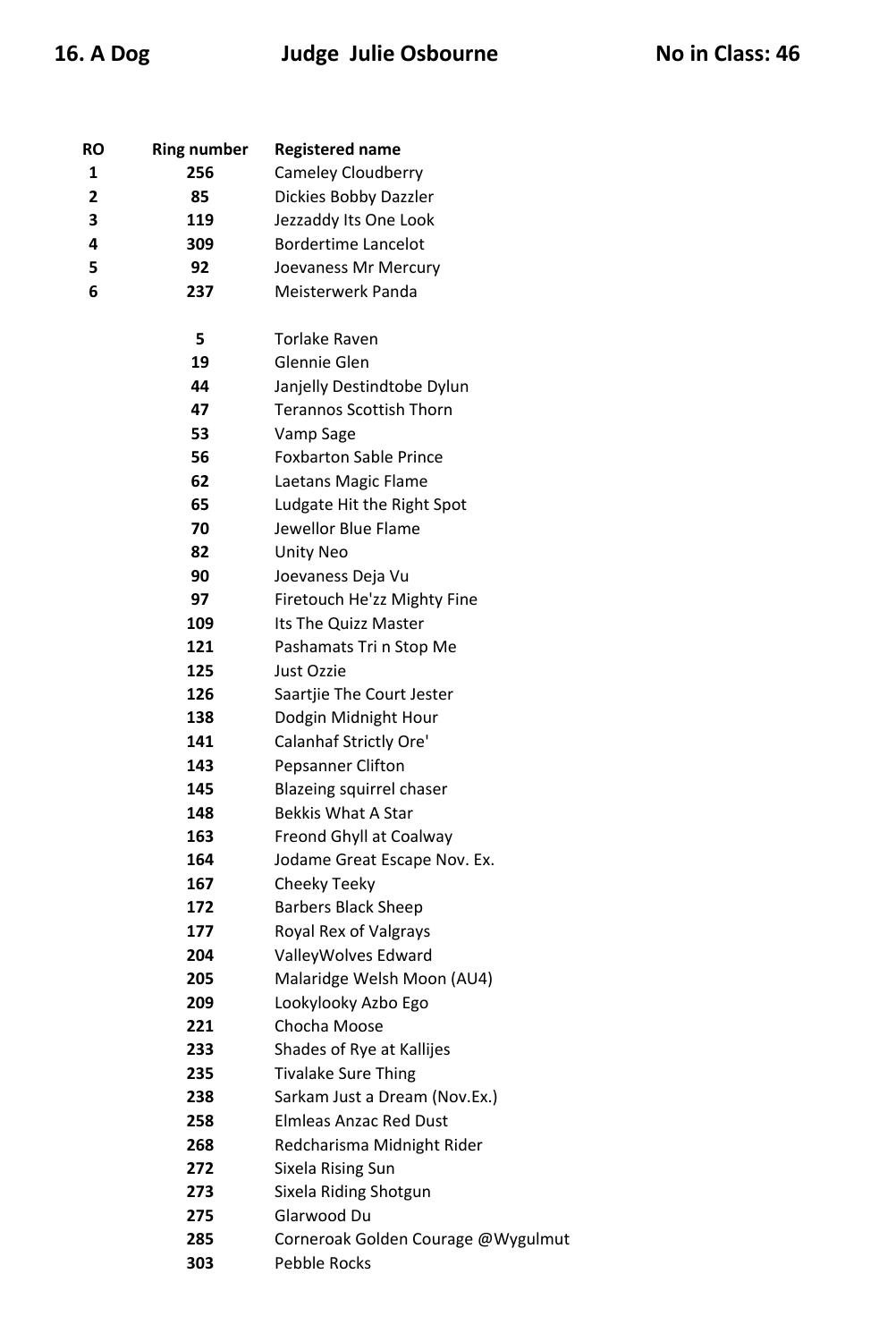| RO             | <b>Ring number</b> | <b>Registered name</b>             |
|----------------|--------------------|------------------------------------|
| 1              | 49                 | Finwen Stickytoffeepuddin          |
| $\overline{2}$ | 34                 | STILLROCKIN LOOK AT ME             |
| 3              | 99                 | Maisey Moo Doing The Do            |
| 4              | 261                | Aurora of Calanhaf                 |
| 5              | 312                | Amberslade Delavay's Silver        |
| 6              | 175                | Sixela Leading Lass at Willowyarde |
|                |                    |                                    |
|                | 10                 | Our Little Tinker                  |
|                | 22                 | <b>Itsjaros Nieves</b>             |
|                | 25                 | Itsjaros Astrila                   |
|                | 27                 | Mojuca Perfect Bliss               |
|                | 29                 | <b>Clarmers Kwitcha Talking</b>    |
|                | 35                 | <b>Birkcross Morning Star</b>      |
|                | 38                 | Rossacre Jellybean                 |
|                | 48                 | Corneroak Golden Glitter           |
|                | 51                 | Reddy Perry Go                     |
|                | 66                 | <b>Manannans Mountain Mile</b>     |
|                | 68                 | <b>Tuesdays Chance Encounter</b>   |
|                | 75                 | Dodgin Libby Moon Shine            |
|                | 77                 | Bamboozle She's no Siralee         |
|                | 81                 | <b>Briggsview Crazy Lady</b>       |
|                |                    | Dalebrook Dora the Explora at      |
|                | 98                 | Coltscroft                         |
|                | 112                | Deltamadog Kirroughtree            |
|                | 127                | Vicmars Step Out                   |
|                | 136                | Gefni Heavenly Holly               |
|                | 140                | Khamysker Royal Raven              |
|                | 144                | <b>Deeann Misty Waters</b>         |
|                | 155                | <b>Stardell Casca</b>              |
|                | 157                | Scullymadra Ben Lui at Amberslade  |
|                | 162                | Dreaganta Lark at Coalway Tdex     |
|                | 178                | Eglwys Whizz at Wysemarque         |
|                | 188                | <b>JODAME FANTASY GIRL</b>         |
|                | 190                | Silver Merry maker                 |
|                | 198                | <b>Apwillow Move Over Madam</b>    |
|                | 202                | <b>Candlewind Troika</b>           |
|                | 212                | Pops of Cleave                     |
|                | 215                | Hanans Evie Wonder                 |
|                | 217                | <b>Wild Rosemary Beattie</b>       |
|                | 226                | Corneroak Golden Girl Velda        |
|                | 227                | Hilsgolden Dorset Pink Lady        |
|                | 240                | Jodame Exquisite Gift              |
|                | 248                | Nyrvana All That Jazz              |
|                | 259                | <b>Stardell Corvi</b>              |
|                | 292                | Friendborn Forever Gold            |
|                | 298                | Skye fall Serenade                 |
|                | 300                | Ostenhaus Yeyni                    |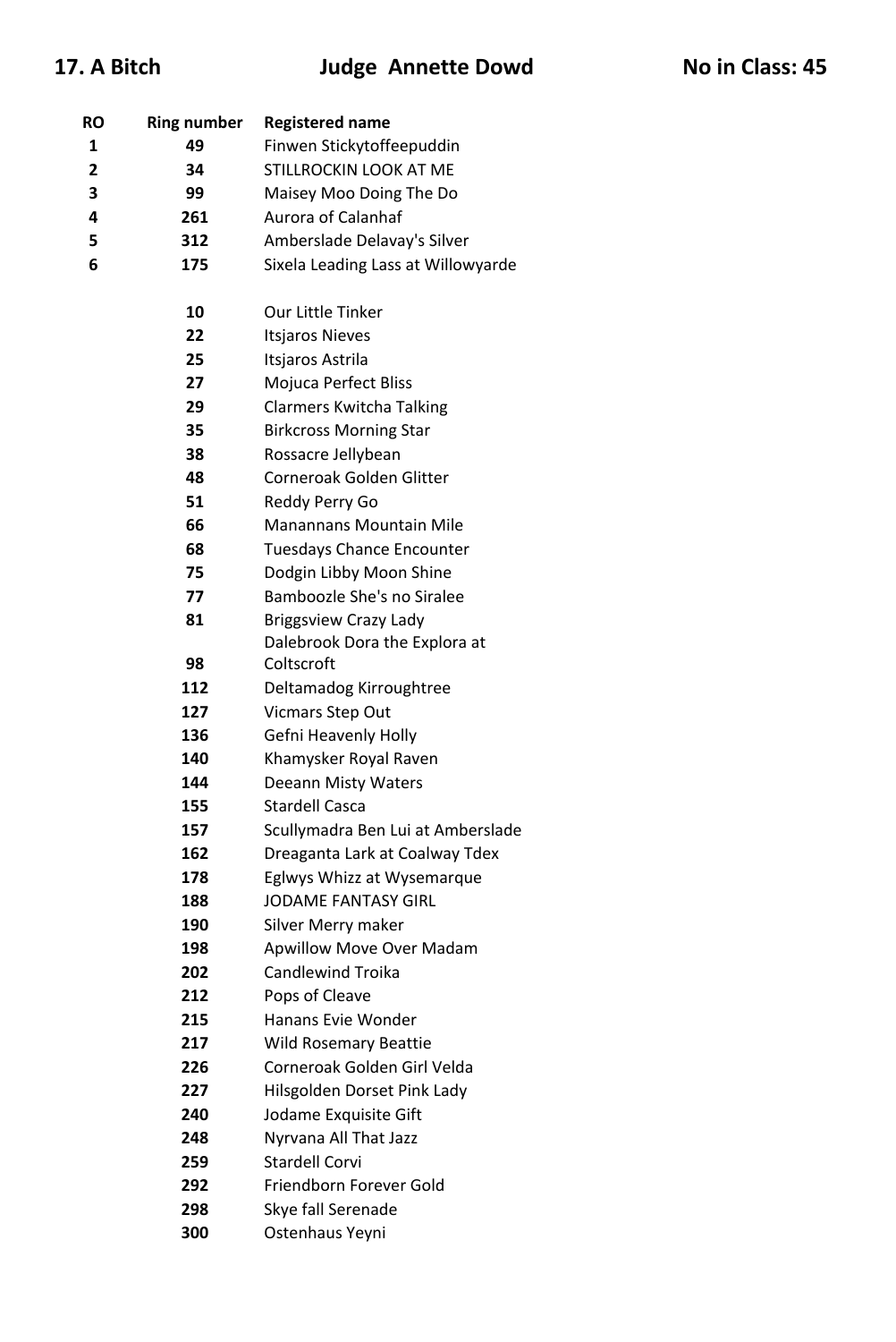| <b>RO</b> | <b>Ring number</b> | <b>Registered name</b>                               |
|-----------|--------------------|------------------------------------------------------|
| 1         | 303                | <b>Pebble Rocks</b>                                  |
| 2         | 98                 | Dalebrook Dora the Explora at Coltscroft             |
| 3         | 202                | <b>Candlewind Troika</b>                             |
| 4         | 172                | <b>Barbers Black Sheep</b>                           |
| 5         | 144                | Deeann Misty Waters                                  |
| 6         | 127                | <b>Vicmars Step Out</b>                              |
|           |                    |                                                      |
|           | 3                  | <b>Torlake Red</b>                                   |
|           | 5                  | <b>Torlake Raven</b>                                 |
|           | 15                 | <b>Gemawich Gumbo</b>                                |
|           | 16                 | RAXMAE MAYASWELL AT GEMAWICH                         |
|           | 19                 | Glennie Glen                                         |
|           | 23                 | Itsjaros out of the blue                             |
|           | 27                 | Mojuca Perfect Bliss                                 |
|           | 28                 | Shanmill Lil Bit of Heaven                           |
|           | 44                 | Janjelly Destindtobe Dylun                           |
|           | 56                 | <b>Foxbarton Sable Prince</b>                        |
|           | 59                 | <b>Beverton Mabli</b>                                |
|           | 66<br>90           | <b>Manannans Mountain Mile</b>                       |
|           | 104                | Joevaness Deja Vu                                    |
|           | 105                | <b>Tigrys No Apologies</b><br><b>Bareacres Katie</b> |
|           | 107                |                                                      |
|           | 108                | Dodgin Celestial Moon<br>Ludgate Aitch Hit Is        |
|           | 112                | Deltamadog Kirroughtree                              |
|           | 114                | Raital Lu lu                                         |
|           | 132                | Itsjaros Lumi                                        |
|           | 143                | Pepsanner Clifton                                    |
|           | 145                | Blazeing squirrel chaser                             |
|           | 148                | <b>Bekkis What A Star</b>                            |
|           | 155                | <b>Stardell Casca</b>                                |
|           | 162                | Dreaganta Lark at Coalway Tdex                       |
|           | 164                | Jodame Great Escape Nov. Ex.                         |
|           | 178                | Eglwys Whizz at Wysemarque                           |
|           | 185                | Reinglen Morning Star                                |
|           | 192                | FIRETOUCH HE'ZZ SO SCRUMMY **                        |
|           | 193                | Ruskath Kathana Image (AU1)                          |
|           | 204                | ValleyWolves Edward                                  |
|           | 205                | Malaridge Welsh Moon (AU4)                           |
|           | 209                | Lookylooky Azbo Ego                                  |
|           | 212                | Pops of Cleave                                       |
|           | 216                | <b>Jodame Grand Finale</b>                           |
|           | 217                | <b>Wild Rosemary Beattie</b>                         |
|           | 220                | <b>Birkcross Ghost Rider</b>                         |
|           | 223                | <b>Ghostland Copper's Legacy</b>                     |
|           | 226                | Corneroak Golden Girl Velda                          |
|           | 233                | Shades of Rye at Kallijes                            |
|           | 273                | Sixela Riding Shotgun                                |
|           | 277                | DARIAN HERE'S LOOKING AT YOU                         |
|           | 290                | <b>Bisquet Canna</b>                                 |
|           | 307                | Saartjie All About Eve                               |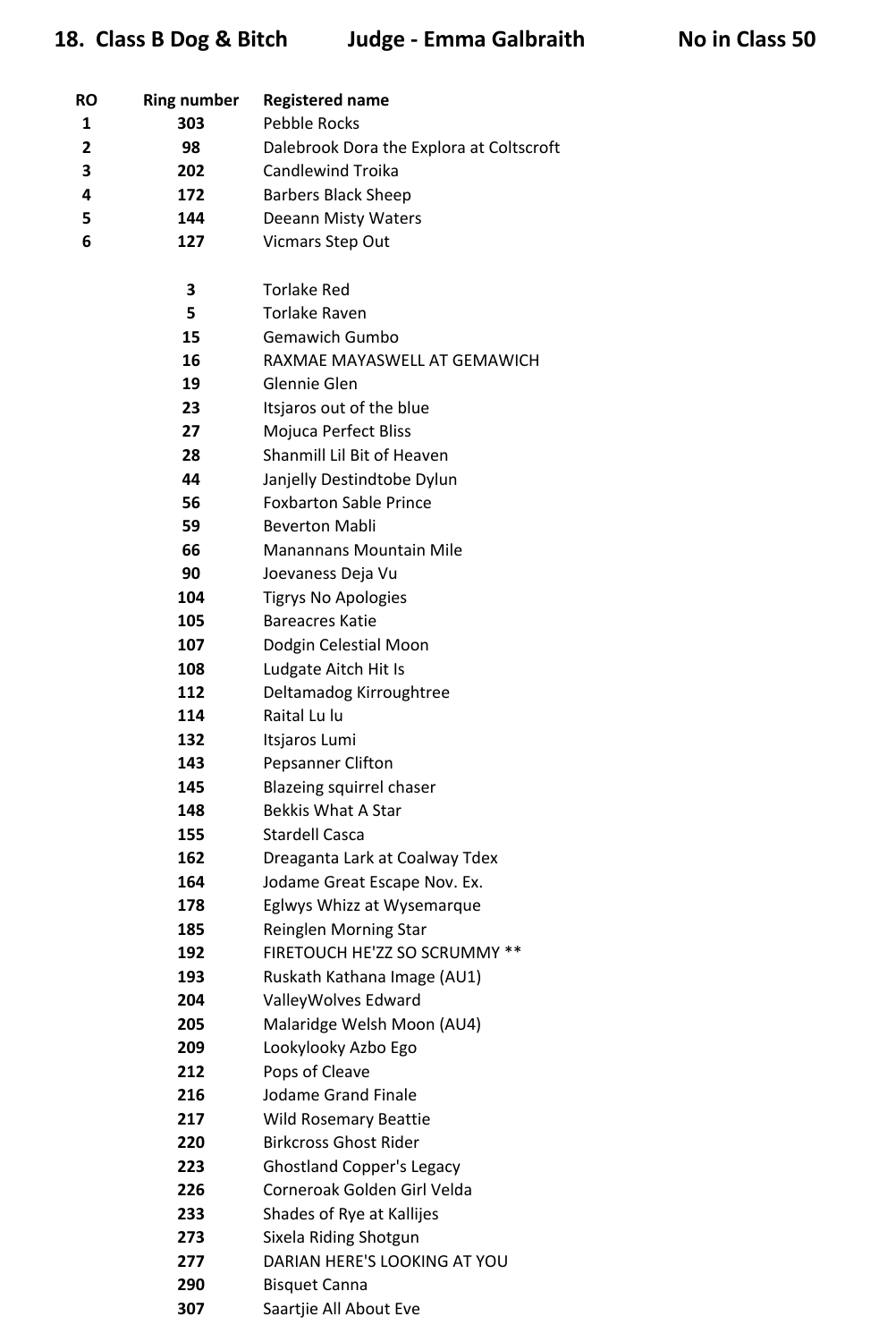| <b>RO</b> | <b>Ring number</b> | <b>Registered name</b>              |
|-----------|--------------------|-------------------------------------|
| 1         | 205                | Malaridge Welsh Moon (AU4)          |
| 2         | 192                | FIRETOUCH HE'ZZ SO SCRUMMY **       |
| 3         | 15                 | <b>Gemawich Gumbo</b>               |
| 4         | 16                 | RAXMAE MAYASWELL AT GEMAWICH        |
| 5         | 273                | Sixela Riding Shotgun               |
| 6         | 211                | Stillrockin Back to Rehab           |
|           | 17                 | <b>Birkcross Here's Gizmo</b>       |
|           | 24                 | Sarkam Warrior of Itsjaro           |
|           | 31                 | <b>Firetouch Spider from Mars</b>   |
|           | 40                 | Rosmarinus Midnight Charm BEx       |
|           | 46                 | Saartjie Highland Thistle           |
|           | 52                 | Vamp Ash                            |
|           | 59                 | <b>Beverton Mabli</b>               |
|           | 60                 | Kethinna Invisible Touch            |
|           | 89                 | Sympathy in Shades of Black         |
|           | 113                | Corfu Remror Peggy Sue              |
|           | 120                | Touch Of Rhythm                     |
|           | 132                | Itsjaros Lumi                       |
|           | 134                | Keltlodge Mistress Mayhem at Dodgin |
|           | 139                | Dodgin Mister Bobby Dazzler         |
|           | 142                | Ob Ch Saartjie Happy Endings        |
|           | 170                | Saartje Columbine                   |
|           | 194                | <b>DODGIN THE ARTFUL DODGER</b>     |
|           | 223                | <b>Ghostland Copper's Legacy</b>    |
|           | 264                | SARKAM BILLIE THE FINAL STAR (AS4)  |
|           | 274                | Sixela Twenty Four Seven            |
|           | 277                | DARIAN HERE'S LOOKING AT YOU        |
|           | 287                | Jodame Forever                      |
|           | 289                | Jodame Extra Special                |
|           | 306                | Ob Ch Saartjie Luc                  |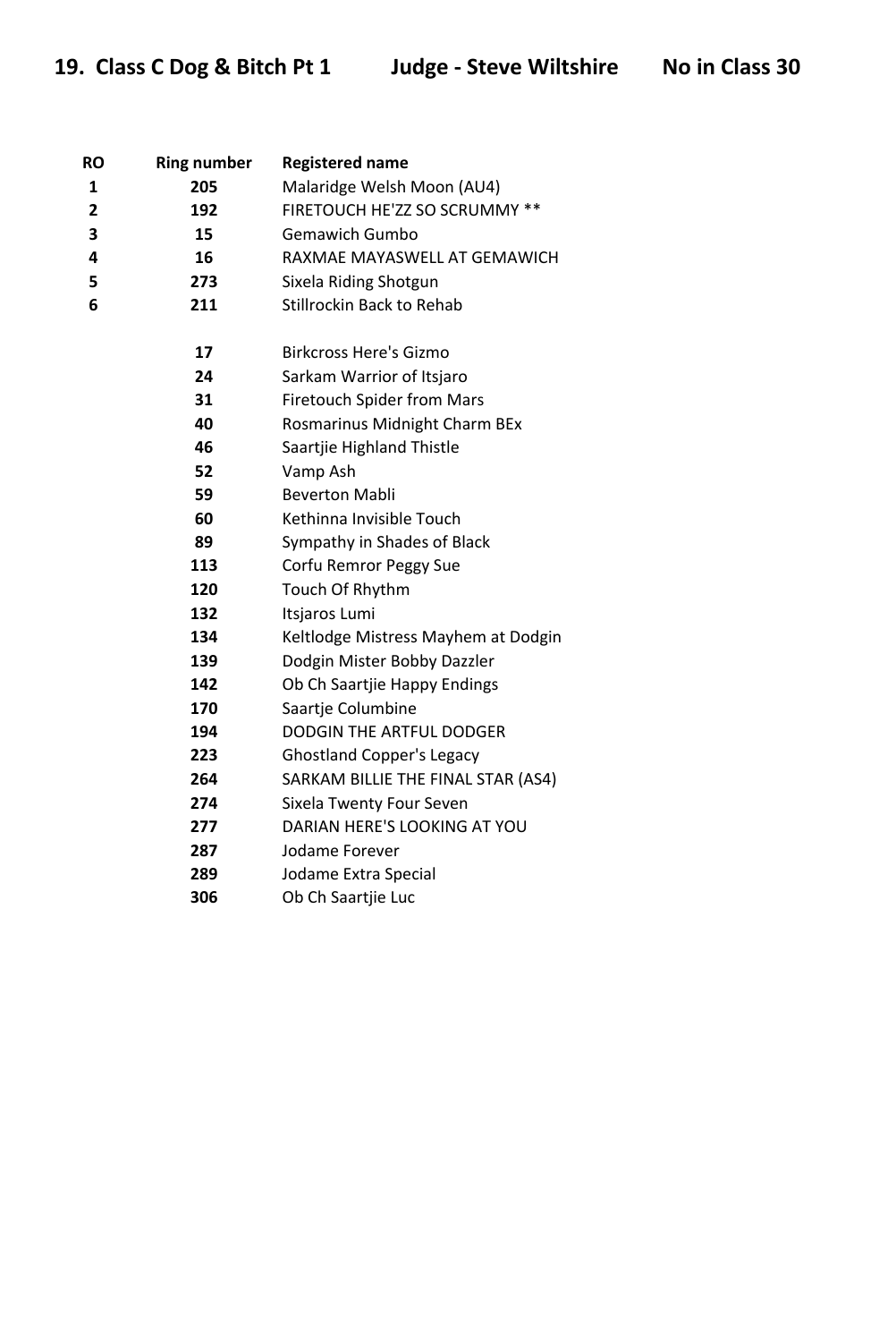| RO             | <b>Ring number</b>      | <b>Registered name</b>              |
|----------------|-------------------------|-------------------------------------|
| 1              | 105                     | <b>Bareacres Katie</b>              |
| $\overline{2}$ | 210                     | Lookylooky Rhythm n Booz            |
| 3              | 114                     | Raital Lu lu                        |
| 4              | 216                     | <b>Jodame Grand Finale</b>          |
| 5              | 107                     | Dodgin Celestial Moon               |
| 6              | 193                     | Ruskath Kathana Image (AU1)         |
|                | $\overline{\mathbf{2}}$ | Cories Crystal Lake                 |
|                | 26                      | Itsjaros journey                    |
|                | 31                      | Firetouch Spider from Mars          |
|                | 37                      | <b>JETRIL JAE CDex</b>              |
|                | 41                      | Savannah Song AEx                   |
|                | 58                      | Alpana Smokin Style B Ex            |
|                | 76                      | Dougie Chance Encounter             |
|                | 78                      | <b>FLASHNFLEXI'S CODY</b>           |
|                | 88                      | <b>Ferrous Fascination</b>          |
|                | 103                     | Jodame Double Take                  |
|                | 131                     | Tumulusregis Odysseus @ Vanellus    |
|                | 147                     | Saartjie Rose at Weatherile         |
|                | 174                     | Leading Lady at Willowyarde OW C.Ex |
|                | 179                     | Trefynor Darcy at Wysemarque        |
|                | 208                     | Longwaves Tempa Mental              |
|                | 209                     | Lookylooky Azbo Ego                 |
|                | 222                     | Caldonbeck Perfect Storm OW         |
|                | 232                     | Q for QUINN at Kallijes             |
|                | 234                     | Kenatussan Serein Ellena            |
|                | 253                     | Frizelwood Anisha                   |
|                | 265                     | Sarkam Georgie My Last Fling (AR1)  |
|                | 276                     | <b>Spelsbury Reckless</b>           |
|                | 288                     | Fellameeka Madness                  |
|                | 308                     | Saartjie Wagtail                    |
|                | 310                     | Hawkstar Groovy                     |